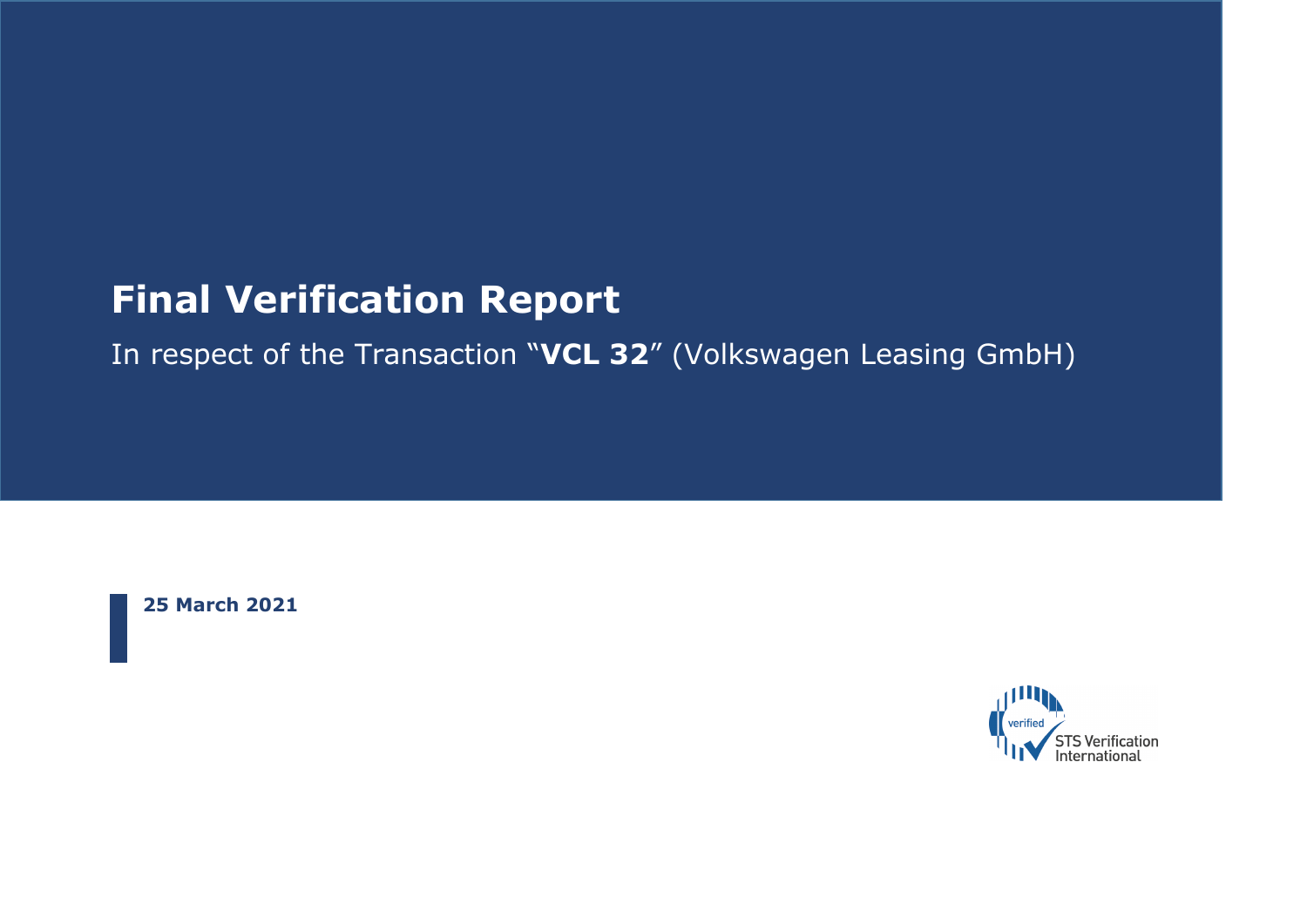

### **Authorization of SVI as third party**

STS Verification International GmbH ("SVI") has been authorized by the German Federal Financial Supervisory Authority (Bundesanstalt für Finanzdienstleistungsaufsicht "BaFin", as the competent authority pursuant to Art 29 of the Securitisation Regulation and § 44 German Banking Act) to act in all EU countries as third party pursuant to Art 28 of the Securitisation Regulation to verify compliance with the STS Criteria pursuant to Art 27 (2) of the Securitisation Regulation.

#### **Mandating of SVI and verification steps**

On 14 December 2020, SVI has been mandated by the Originator (Volkswagen Leasing GmbH) to verify compliance with the STS criteria pursuant to Article 28 of the Securitisation Regulation for the securitisation transaction "VCL 32" (the "Transaction").

As part of our verification work and the preparation therefor, we took part in a virtual due diligence meeting which was organised by representatives of Volkswagen Leasing GmbH ("VWL") and Volkswagen Financial Services AG ("VWFS"). In addition, we have discussed selected aspects of the Transaction with VWL, VWFS and legal counsel and obtained additional information on the transaction structure, the underwriting and servicing procedures of VWL and the underlying transaction documentation.

For the purposes of our analysis, we have reviewed the following documents and other information related to the Transaction:

- **Prospectus**
- German Legal Opinion
- Receivables Purchase Agreement
- Servicing Agreement
- Note Purchase Agreement
- Incorporated Terms Memorandum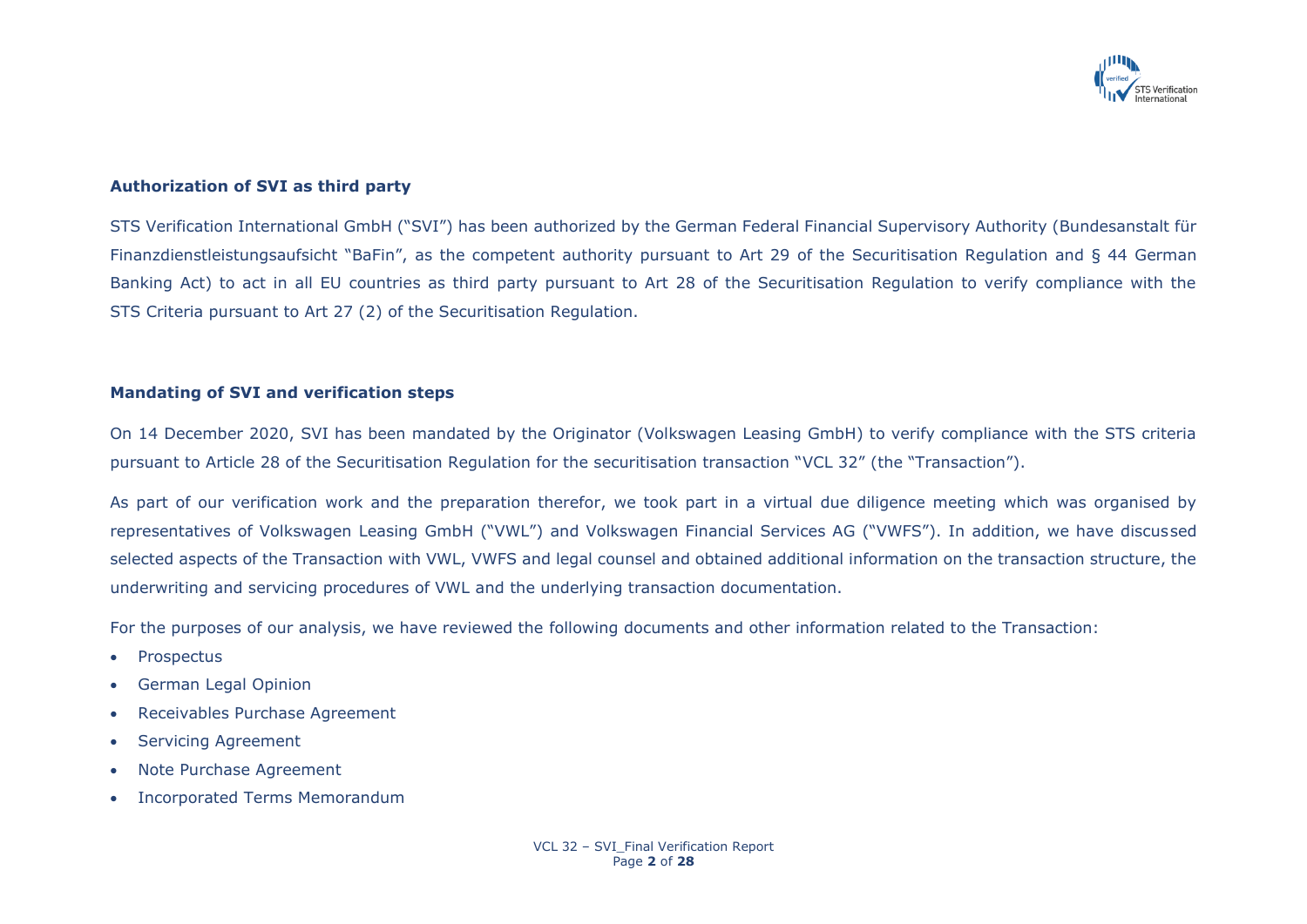

- Due Diligence Presentation by VWL/VWFS dated September 2020
- Agreed-upon Procedures Report
- Latest version of the liability cash flow model
- Data Package received by VWL/VWFS
- Additional information received by e-mail, such as confirmations, comments, etc.

### **Verification Methodology**

The fulfilment of each verification point in this Final Verification Report provided to the Originator is evaluated on the basis of three fulfilment values (traffic light status):

| Criterion is fully met                                                         |  |
|--------------------------------------------------------------------------------|--|
| Criterion is mostly met, but with comments or requests for missing information |  |
| Criterion not (yet) met on the basis of available information                  |  |

The verification process is based on the SVI verification manual ("Verification Manual"), defined terms of the Verification Manual shall also apply to this report. It describes the verification process and the individual inspections in detail. The Verification Manual is applicable to all parties involved in the verification process and its application ensures an objective and uniform verification of transactions to be verified. Based on the Verification Manual, SVI has derived the Transaction Verification Catalogue for this Transaction as described under Verification Method in this report. A full description of the methodology used by SVI for the Verification can be found in the Verification Manual on our website: www.svi-gmbh.com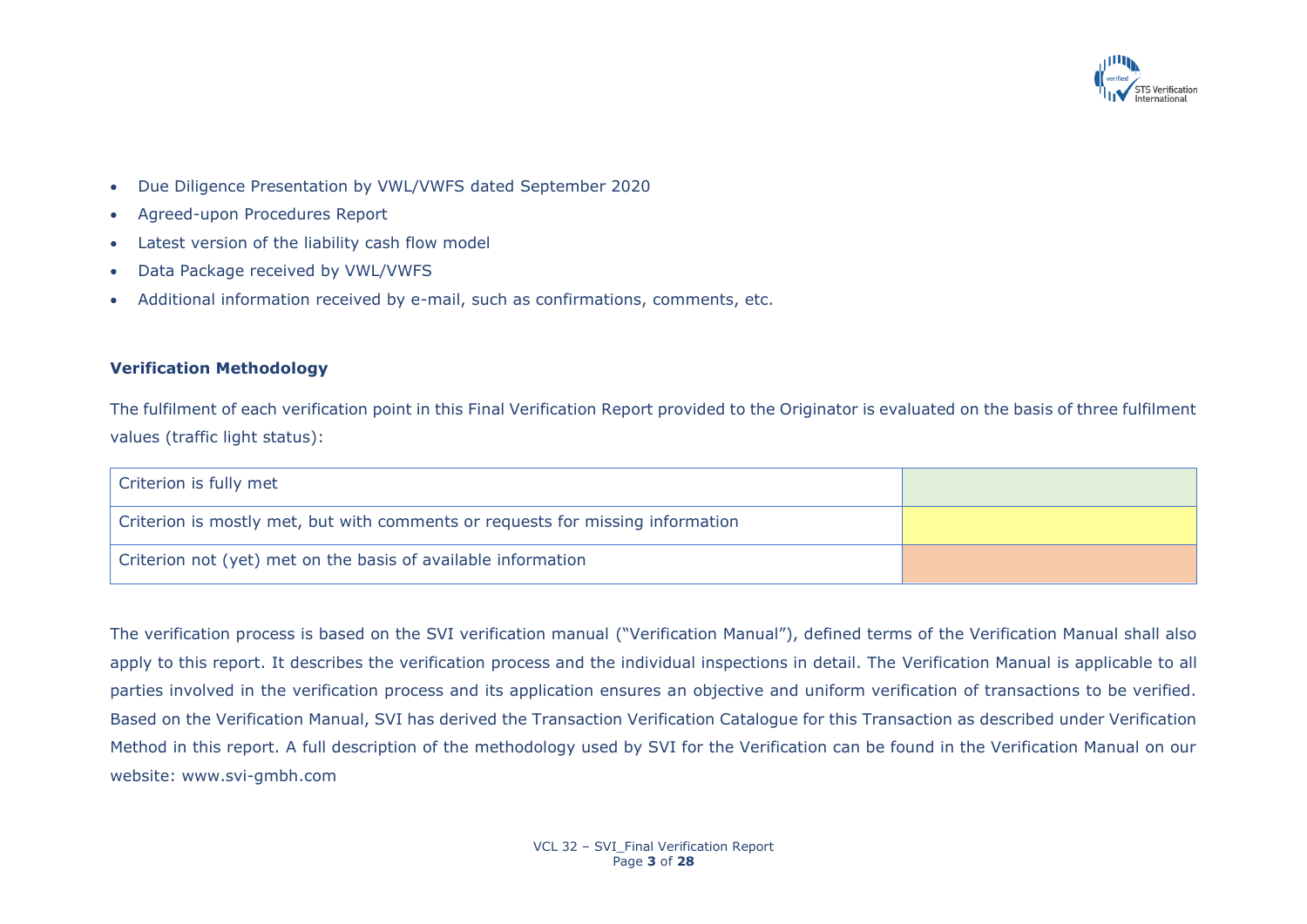

### **Disclaimer of SVI**

SVI grants a registered verification label "verified – STS VERIFICATION INTERNATIONAL" if a securitisation complies with the requirements for simple, transparent and standardised securitisation as set out in Articles 19 to 22 of the Securitisation Regulation ("STS Requirements"). The aim of the Securitisation Regulation is to restart high-quality securitisation markets, and the intention of implementing a framework for simple, transparent and standardised transactions with corresponding STS criteria shall contribute to this. However, it should be noted that the STS verification performed by SVI does not affect the liability of an originator or special purpose vehicle in respect of their legal obligations under the Securitisation Regulation. Furthermore, the use of verification services from SVI shall not affect the obligations imposed on institutional investors as set out in Article 5 of the Securitisation Regulation. Notwithstanding confirmation by SVI which verifies compliance of a securitisation with the STS Requirements, such verification by SVI does not ensure the compliance of a securitisation with the general requirements of the Securitisation Regulation.

SVI has carried out no other investigations or surveys in respect of the issuer or the notes concerned other than as set out in this Final Verification Report and disclaims any responsibility for monitoring the issuer's continuing compliance with these standards or any other aspect of the issuer's activities or operations. Furthermore, SVI has not provided any form of advisory, audit or equivalent service to the Originator, Issuer or Sponsor.

Investors should therefore not evaluate their investment in notes based on this Final Verification Report.

SVI assumes due performance of the contractual obligation thereunder by each of the parties and the representations made and warranties given in each case by any persons or parties to SVI or in any of the documents are true, not misleading and complete.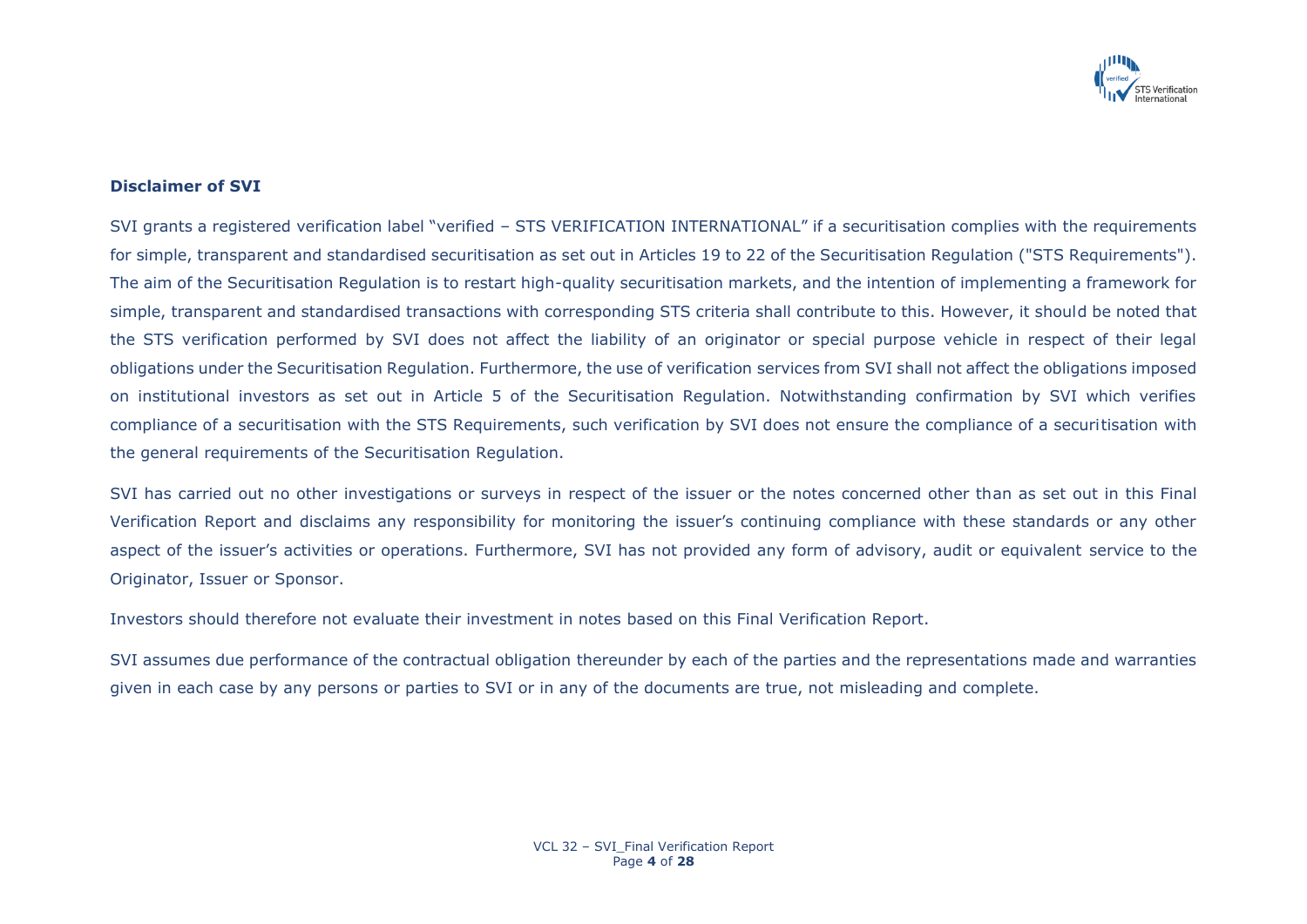

## **LIST OF ABBREVIATIONS/DEFINITIONS**

<u>Note:</u> For any other term used in this Final Verification Report in capital spelling, please refer to the defined terms in the section "MASTER DEFINITIONS SCHEDULE" in the Incorporated Terms Memorandum.

| AuP                              | Agreed-upon Procedures                                                                                                               |
|----------------------------------|--------------------------------------------------------------------------------------------------------------------------------------|
| <b>BaFin</b>                     | Bundesanstalt für Finanzdienstleistungsaufsicht (German Federal Financial Supervisory Authority)                                     |
| CF-Model                         | Latest version of the liability cash flow model                                                                                      |
| <b>Closing Date</b>              | 25 March 2021                                                                                                                        |
| Data Package                     | Data package received by VWL/VWFS                                                                                                    |
| Due Diligence                    | Recorded virtual Due Diligence meeting available since September 2020                                                                |
| Due Diligence Presentation       | Due Diligence presentation by VWL/VWFS dated September 2020                                                                          |
| <b>EBA</b>                       | European Banking Authority                                                                                                           |
| <b>EBA Guidelines</b>            | Final Report on Guidelines on the STS criteria for non-ABCP securitisation, as published by EBA on 12 December 2018                  |
| <b>Final Verification Report</b> | Final Verification Report prepared by SVI in respect of the Transaction                                                              |
| <b>Issuer</b>                    | <b>VCL 32</b>                                                                                                                        |
| <b>ITM</b>                       | <b>Incorporated Terms Memorandum</b>                                                                                                 |
| LO                               | German Legal Opinion                                                                                                                 |
| <b>MAR</b>                       | Regulation (EU) 596/2014 of the European Parliament and of the Council of 16 April 2014 on market abuse (Market Abuse<br>Regulation) |
| Originator                       | <b>Volkswagen Leasing GmbH</b>                                                                                                       |
| <b>Preliminary Prospectus</b>    | Preliminary Prospectus dated 16 February 2021                                                                                        |
| Prospectus                       | Prospectus dated 22 March 2021                                                                                                       |
| <b>RPA</b>                       | Receivables Purchase Agreement                                                                                                       |
|                                  |                                                                                                                                      |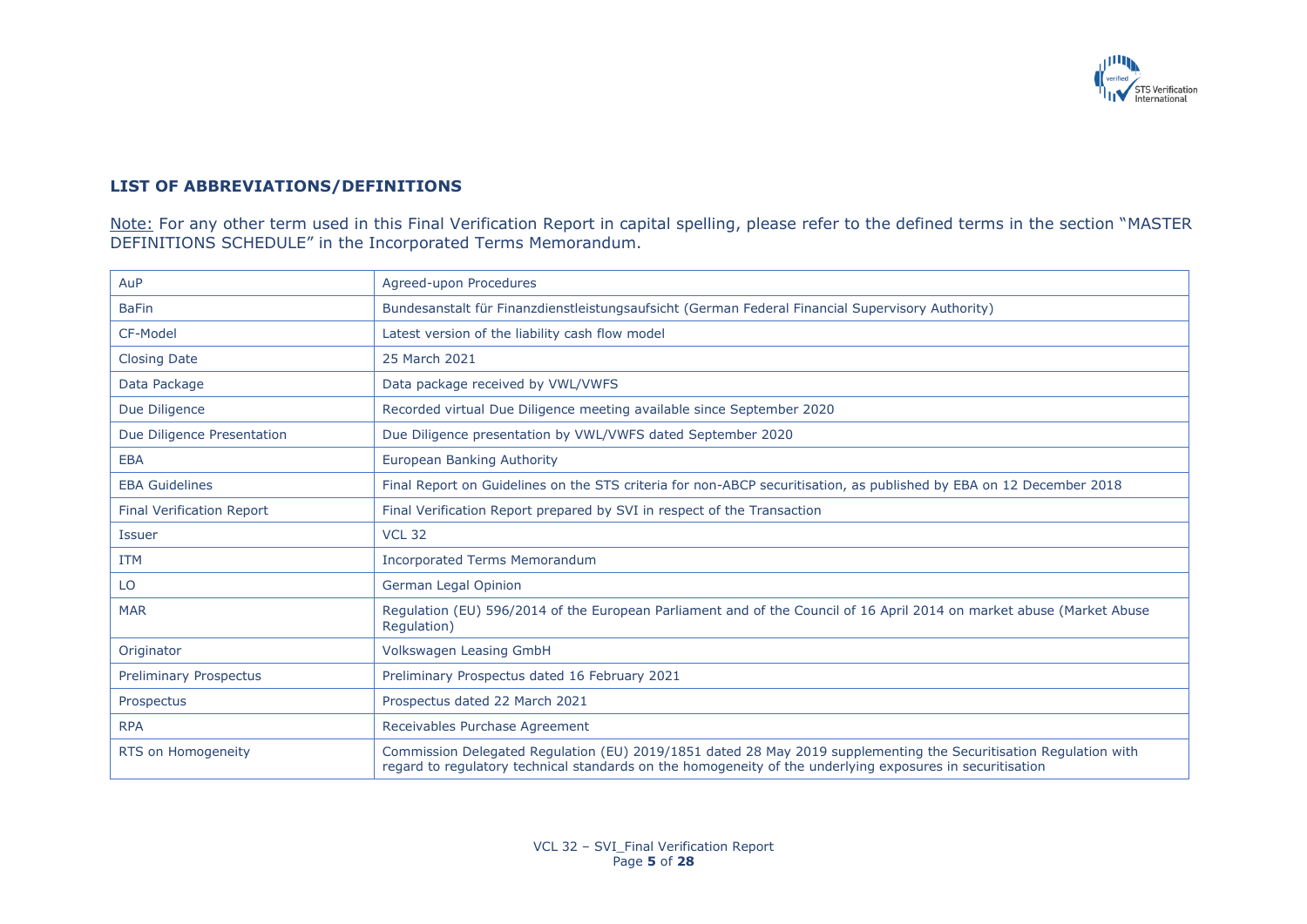

| Securitisation Regulation | Regulation (EU) 2017/2402 of the European Parliament and of the Council of 12 December 2017 laying down a general<br>framework for securitisation and creating a specific framework for simple, transparent and standardised securitisation, and<br>amending Directives 2009/65/EC, 2009/138/EC and 2011/61/EU and Regulations (EC) No 1060/2009 and (EU) No 648/2012 |
|---------------------------|-----------------------------------------------------------------------------------------------------------------------------------------------------------------------------------------------------------------------------------------------------------------------------------------------------------------------------------------------------------------------|
| Seller                    | Volkswagen Leasing GmbH                                                                                                                                                                                                                                                                                                                                               |
| Servicer                  | Volkswagen Leasing GmbH                                                                                                                                                                                                                                                                                                                                               |
| <b>SPV</b>                | Special Purpose Vehicle or Issuer                                                                                                                                                                                                                                                                                                                                     |
| Transaction               | The securitisation of auto lease receivables involving VCL 32 as Issuer                                                                                                                                                                                                                                                                                               |
| <b>VCL 32</b>             | VCL Multi-Compartment S.A., acting for and behalf of its Compartment VCL 32                                                                                                                                                                                                                                                                                           |
| <b>VCL Master C1</b>      | VCL Master S.A., Compartment 1                                                                                                                                                                                                                                                                                                                                        |
| <b>VWFS</b>               | Volkswagen Financial Services AG                                                                                                                                                                                                                                                                                                                                      |
| <b>VWL</b>                | Volkswagen Leasing GmbH                                                                                                                                                                                                                                                                                                                                               |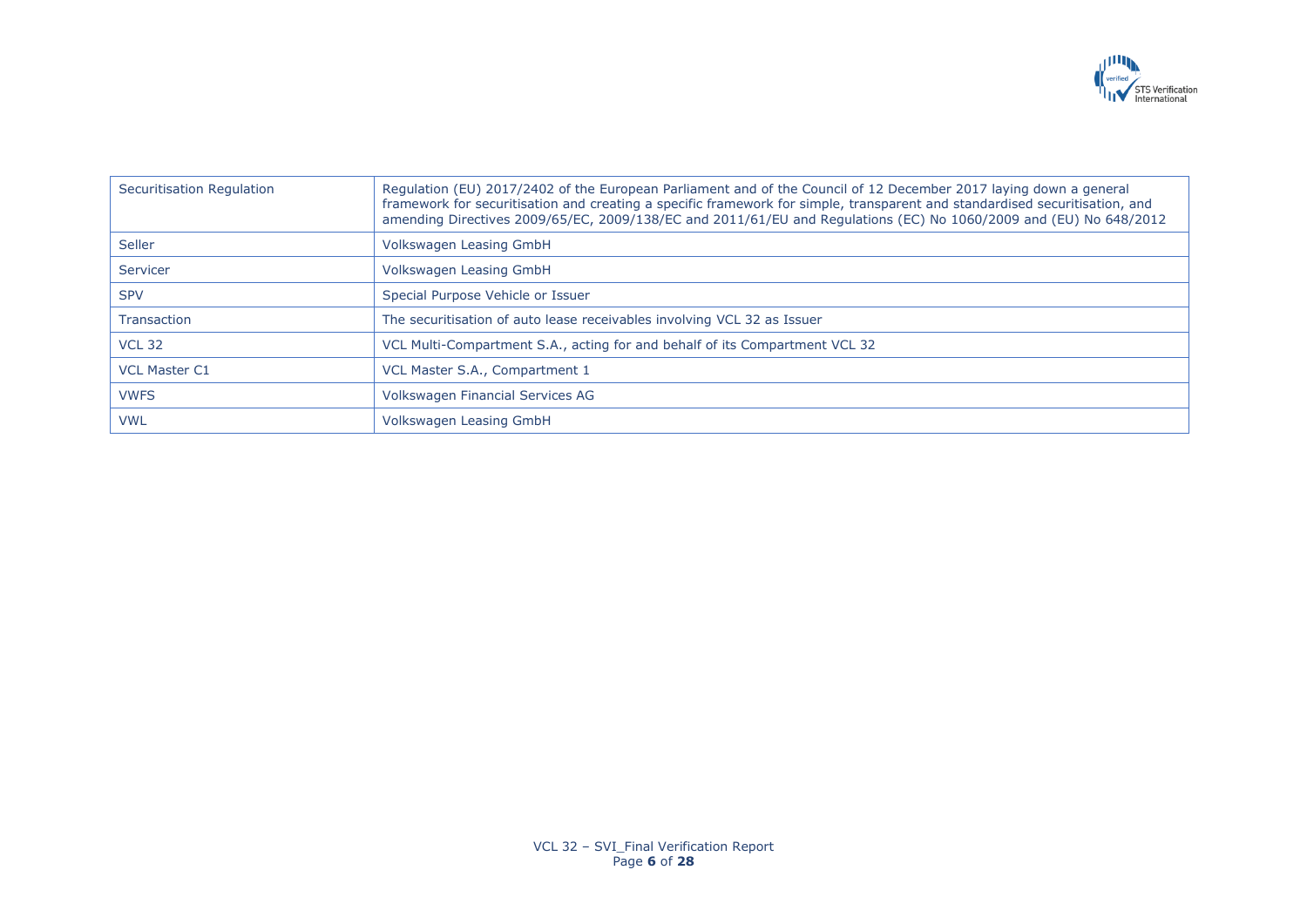

| # | <b>Criterion Article 20 (1)</b>                                                                                                   | <b>Verification Report</b>                                                                                                                                                                                                                                                                                                                                                                                                                                                                                                                                      |
|---|-----------------------------------------------------------------------------------------------------------------------------------|-----------------------------------------------------------------------------------------------------------------------------------------------------------------------------------------------------------------------------------------------------------------------------------------------------------------------------------------------------------------------------------------------------------------------------------------------------------------------------------------------------------------------------------------------------------------|
| 1 | Assignment or transfer of<br>ownership of the risk position<br>takes place by means of a true<br>sale and is legally enforceable. | Verification Method: Legal (Legal opinion, Prospectus) / Due Diligence                                                                                                                                                                                                                                                                                                                                                                                                                                                                                          |
|   |                                                                                                                                   | The Transaction provides for a sale and assignment of fixed rate auto lease receivables at Closing Date (scheduled for 25 March<br>2021) from Volkswagen Leasing GmbH ("Originator" and "Servicer") to VCL Multi-Compartment S.A., acting for and behalf of its<br>Compartment VCL 32 ("Issuer"). Receivables are subject to certain Eligibility Criteria, inter alia, subject to German law,<br>denominated in Euro and with lessees in Germany. The Originator is appointed as the Servicer of the Transaction in accordance<br>with the Servicing Agreement. |
|   |                                                                                                                                   | Legal Opinion (LO):                                                                                                                                                                                                                                                                                                                                                                                                                                                                                                                                             |
|   |                                                                                                                                   | Subject to various assumptions and qualifications, the LO expresses the opinion that, upon closing and receipt of the purchase<br>price in accordance with the RPA and in so far as such assets came into existence prior to the commencement of insolvency<br>proceedings in relation to the Seller, the in rem transfer of Lease Receivables, Lease Collateral and identified Leased Vehicles will:                                                                                                                                                           |
|   |                                                                                                                                   | be recognised by the competent German courts as being effective to transfer legal title to such Lease Receivables, Lease<br>Collateral and Leased Vehicles to the Issuer pursuant to the terms of the RPA,<br>be binding on the Seller or any third party such as any creditors of the Seller or the VCL Master Security Trustee or an<br>insolvency administrator, and                                                                                                                                                                                         |
|   |                                                                                                                                   | allow for segregation (Aussonderung) in any insolvency proceedings of the Seller or the VCL Master Security Trustee<br>provided that with respect to the Lease Vehicles the Issuer will be entitled to separate satisfaction (Absonderung) only.                                                                                                                                                                                                                                                                                                                |
|   |                                                                                                                                   | The LO contains customary assumptions inter alia as to the solvency of the Parties and the arm's length commercial terms of the<br>transaction documents.                                                                                                                                                                                                                                                                                                                                                                                                       |
|   |                                                                                                                                   | The LO contains customary assumptions and qualifications with regard to avoidance, claw-back and re-characterisation into<br>secured lending. It describes the realisation right of an insolvency administrator with respect to movable assets in his possession,<br>which were transferred for security purposes, and any rights and claims assigned for security purposes. In this case, the<br>insolvency administrator would be entitled to deduct determination and enforcement fees from the enforcement proceeds.                                        |
|   |                                                                                                                                   | The contractual framework creating and governing the underlying exposures is not covered by the LO or any other external legal<br>memo or in-house confirmation known to us. Instead, the LO relies on the warranties given by VWL pursuant to section 4.1(a) of<br>the RPA, e.g. with respect to the legally valid, binding and enforceable nature of the underlying Lease Contracts and purchased<br>Lease Receivables, the absence of restrictions against the assignment of Lease Receivables and the existence of the Leased<br>Vehicles.                  |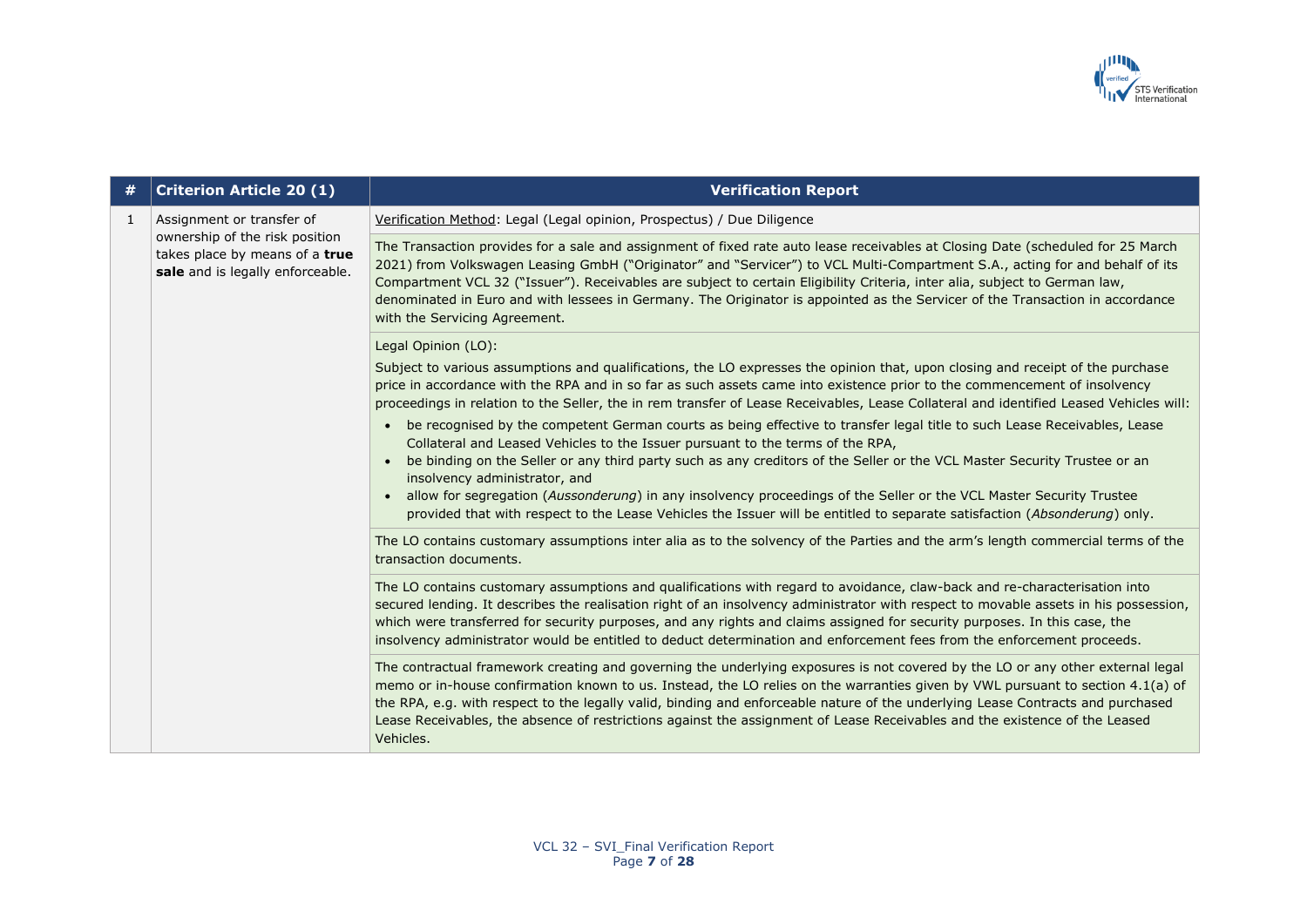

| # | <b>Criterion Article 20 (1)</b>                | <b>Verification Report</b>                                                                                                               |
|---|------------------------------------------------|------------------------------------------------------------------------------------------------------------------------------------------|
|   | Requirements for the external<br>legal opinion | Verification Method: Legal (Legal opinion) / Due Diligence                                                                               |
|   |                                                | The Legal Opinion is provided by Hogan Lovells International LLP, a well-known law firm with expertise in the area of<br>securitisation. |
|   |                                                | The LO has been made available to SVI as third-party verification agent and to relevant competent supervisory authorities.               |

| # | <b>Criterion Article 20 (2)</b>                                                                                                                                          | <b>Verification Report</b>                                                                                                                                                                                                                                                                                                                                                                                                         |
|---|--------------------------------------------------------------------------------------------------------------------------------------------------------------------------|------------------------------------------------------------------------------------------------------------------------------------------------------------------------------------------------------------------------------------------------------------------------------------------------------------------------------------------------------------------------------------------------------------------------------------|
|   | Specification of increased claw-<br>back risks: Are there any<br>provisions in the respective<br>national insolvency law which<br>could render the transfer<br>voidable? | Verification Method: Legal (Legal opinion)                                                                                                                                                                                                                                                                                                                                                                                         |
|   |                                                                                                                                                                          | Other than as provided by applicable German insolvency laws in case of transfers which are fraudulent, damaging to creditors or<br>favouring certain creditors, there are no such increased risks. Such provisions are considered non-increased claw-back provisions<br>under Art. 20 (3) of the Securitisation Regulation.                                                                                                        |
|   |                                                                                                                                                                          | Pursuant to clause 7.2 of the Note Purchase Agreement, VWL will sign at the Closing Date (25 March 2021) a letter confirming the<br>solvency of VWL and the truth and correctness on the Closing Date of the representations and warranties contained herein and<br>that the Issuer and VWL have performed all of their respective obligations under the Note Purchase Agreement to be performed<br>on or before the Closing Date. |

| # | <b>Criterion Article 20 (3)</b>                               | <b>Verification Report</b>                                                                                         |
|---|---------------------------------------------------------------|--------------------------------------------------------------------------------------------------------------------|
|   | Specification of non-increased                                | Verification Method: Legal (Legal opinion)                                                                         |
|   | claw-back risks: National<br>insolvency laws are harmless, as | Applicable German insolvency laws are considered not to represent any severe claw-back risks (see above under #3). |
|   | they provide for the possibility of                           |                                                                                                                    |
|   | reassignment in other unfair                                  |                                                                                                                    |
|   | ways in the event of fraud,                                   |                                                                                                                    |
|   | damage to creditors or favouring                              |                                                                                                                    |
|   | other creditors.                                              |                                                                                                                    |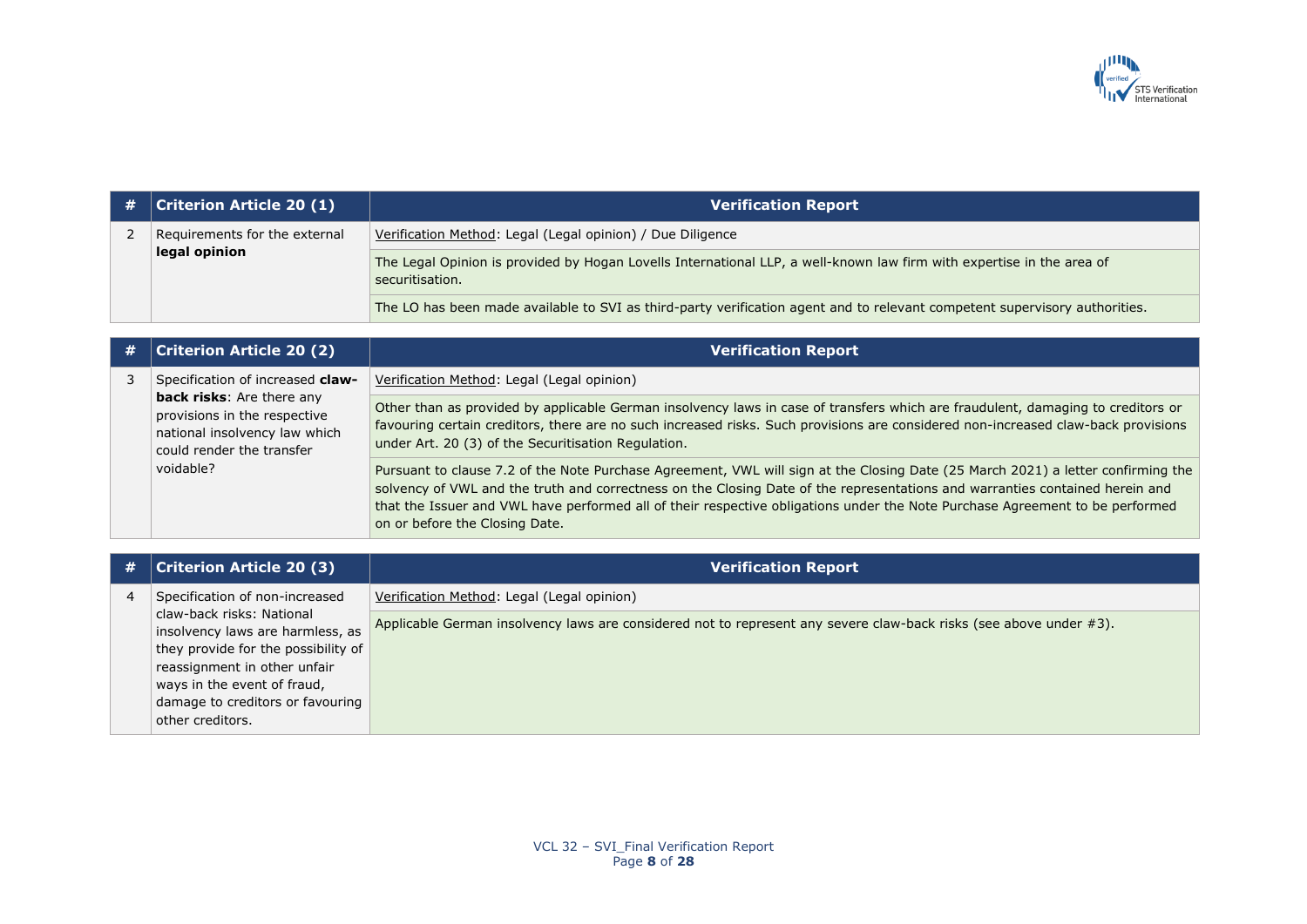

| #              | <b>Criterion Article 20 (4)</b>                                                                                                                              | <b>Verification Report</b>                                                                                                                                                                                                                                                                                                                                                                                                                                                                                                                                                                                             |
|----------------|--------------------------------------------------------------------------------------------------------------------------------------------------------------|------------------------------------------------------------------------------------------------------------------------------------------------------------------------------------------------------------------------------------------------------------------------------------------------------------------------------------------------------------------------------------------------------------------------------------------------------------------------------------------------------------------------------------------------------------------------------------------------------------------------|
| 5              | If the sale and transfer is not                                                                                                                              | Verification Method: Legal (Legal opinion, Receivables purchase agreement)                                                                                                                                                                                                                                                                                                                                                                                                                                                                                                                                             |
|                | taking place directly between the<br>seller and the SPV but<br>intermediate sales take place,<br>is the true sale still fulfilled?                           | Under the transaction structure used by VWL, VWL has originally sold and assigned the underlying exposures to VCL Master C1.<br>With the consent of VCL Master C1 pursuant to §185 (1) of the German Civil Code, at Closing Date VWL will sell and assign such<br>underlying exposures to VCL 32 acting as Issuer of the ABS notes to be issued.                                                                                                                                                                                                                                                                       |
|                |                                                                                                                                                              | The chosen structure ensures the transition from the warehousing phase to the term take-out and allows the Seller to provide the<br>required warranties and guarantees in respect of the sold and assigned underlying exposures. Given that the Seller is the original<br>lender who sells with the prior permission (Einwilligung) of VCL Master C1 the underlying exposures to VCL 32, there is no<br>intermediate sale within the meaning of Art. 20 (4) of the Securitisation Regulation and the true sale needs to be confirmed in the<br>legal opinion solely in respect of the transfer between VWL and VCL 32. |
|                |                                                                                                                                                              |                                                                                                                                                                                                                                                                                                                                                                                                                                                                                                                                                                                                                        |
| #              | <b>Criterion Article 20 (5)</b>                                                                                                                              | <b>Verification Report</b>                                                                                                                                                                                                                                                                                                                                                                                                                                                                                                                                                                                             |
| 6              | If the transfer of receivables                                                                                                                               | Verification Method: Legal (Legal opinion, Receivables purchase agreement)                                                                                                                                                                                                                                                                                                                                                                                                                                                                                                                                             |
|                | and the perfection take place<br>at a later stage, are the trigger<br>events in relation to the seller's<br>credit quality standing<br>sufficiently defined? | The transfer of the underlying exposures will occur at the Closing Date of the Transaction (25 March 2021), i.e. there will be no<br>transfer of lease receivables at a later stage.                                                                                                                                                                                                                                                                                                                                                                                                                                   |
| #              | <b>Criterion Article 20 (6)</b>                                                                                                                              | <b>Verification Report</b>                                                                                                                                                                                                                                                                                                                                                                                                                                                                                                                                                                                             |
| $\overline{7}$ | <b>Representations and</b><br>warranties of the seller<br>regarding to the legal condition<br>of the underlying exposures                                    | Verification Method: Legal (Receivables purchase agreement)                                                                                                                                                                                                                                                                                                                                                                                                                                                                                                                                                            |
|                |                                                                                                                                                              | The Seller (who is the original lender) warrants that the underlying Lease Contracts are legally valid and binding agreements, see<br>Clause 4.1 (a) of the RPA. SVI has obtained confirmation from the Seller's inhouse legal counsel that the standard lease contracts<br>in use by the seller do not contain any prohibition of assignment.                                                                                                                                                                                                                                                                         |
|                |                                                                                                                                                              |                                                                                                                                                                                                                                                                                                                                                                                                                                                                                                                                                                                                                        |
| #              | <b>Criterion Article 20 (7)</b>                                                                                                                              | <b>Verification Report</b>                                                                                                                                                                                                                                                                                                                                                                                                                                                                                                                                                                                             |
| 8              | Predetermined, clear and                                                                                                                                     | Verification Method: Legal (Receivables purchase agreement)                                                                                                                                                                                                                                                                                                                                                                                                                                                                                                                                                            |
|                | documented selection criteria<br>('eligibility criteria') $(I / II)$                                                                                         | The underlying exposures transferred from the Seller to the SPV are selected according to predetermined, clear and documented<br>eligibility criteria, see clause 4 "Warranties by VWL with respect to the Purchased Lease Receivables" of the RPA.                                                                                                                                                                                                                                                                                                                                                                    |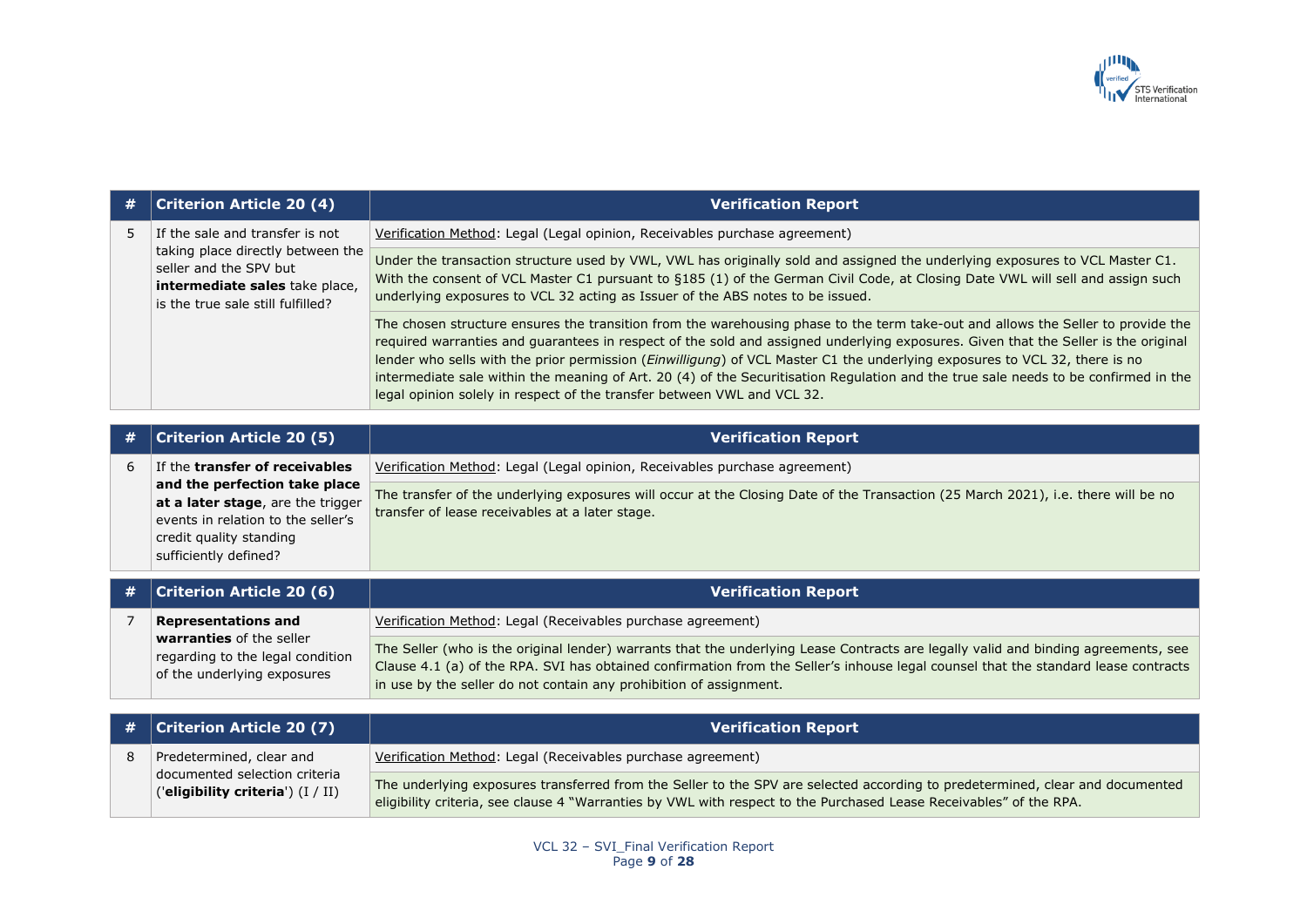

|  | The Transaction is amortising and does not feature a revolving period.                                                                                                                                                                                                    |
|--|---------------------------------------------------------------------------------------------------------------------------------------------------------------------------------------------------------------------------------------------------------------------------|
|  | The eligibility criteria for the term take-out are the same as for the initial purchase of the underlying exposures by VCL Master C1<br>for the purposes of the warehousing. There are no exposures that will be transferred to the SPV after closing of the transaction. |

| $\#$   Criterion Article 20 (7)                                     | <b>Verification Report</b>                                                                                                                                                                                                                                                                                                    |
|---------------------------------------------------------------------|-------------------------------------------------------------------------------------------------------------------------------------------------------------------------------------------------------------------------------------------------------------------------------------------------------------------------------|
| Predetermined, clear and                                            | Verification Method: Data (AuP Report)                                                                                                                                                                                                                                                                                        |
| documented selection criteria<br>('eligibility criteria') (II / II) | The asset audit, whereby the audit company performs certain Agreed-upon Procedures with respect to the compliance of the<br>underlying exposures in a randomly selected sample, covers the key eligibility criteria specified for the Transaction. Please also<br>refer to #40 for a summary of the scope of the asset audit. |

| #  | <b>Criterion Article 20 (7)</b> | <b>Verification Report</b>                                                                                                                                                                                                                                                                                                                                                                                                                    |
|----|---------------------------------|-----------------------------------------------------------------------------------------------------------------------------------------------------------------------------------------------------------------------------------------------------------------------------------------------------------------------------------------------------------------------------------------------------------------------------------------------|
| 10 | No active portfolio management  | Verification Method: Due Diligence                                                                                                                                                                                                                                                                                                                                                                                                            |
|    |                                 | The underlying exposures in the provisional and final pool are selected based on a well-established, random selection process.                                                                                                                                                                                                                                                                                                                |
|    |                                 | In case an underlying exposure should turn out to be not eligible and the interests of the Issuer or noteholders are materially and<br>adversely affected, VWL has the obligation to either remedy the matter, replace the relevant Purchased Lease Receivable with a<br>new Lease Receivable, or repurchase the underlying exposure, see clause 4.3 of the RPA.                                                                              |
|    |                                 | Generally, the above described repurchase mechanism used in the Transaction (a) does not make the performance of the<br>Transaction dependent both on the performance of the underlying exposures and on the performance of the portfolio<br>management, and (b) is not performed for speculative purposes aiming to achieve better performance, increased yield, overall<br>financial returns or other purely financial or economic benefit. |
|    |                                 | As a result of the above, the criterion "no active portfolio management" is fulfilled.                                                                                                                                                                                                                                                                                                                                                        |

| $\#$   Criterion Article 20 (8)                              | <b>Verification Report</b>                                                                                                                                                          |
|--------------------------------------------------------------|-------------------------------------------------------------------------------------------------------------------------------------------------------------------------------------|
| Securitisation of a                                          | Verification Method: Legal (Transaction documents)                                                                                                                                  |
| homogeneous portfolio in<br>terms of asset classes (I / III) | The underlying exposures fall into the asset type according to Art. 1 (a) (v) of the Commission Delegated Regulation (EU)<br>2019/1851 on Homogeneity (i.e. auto loans and leases). |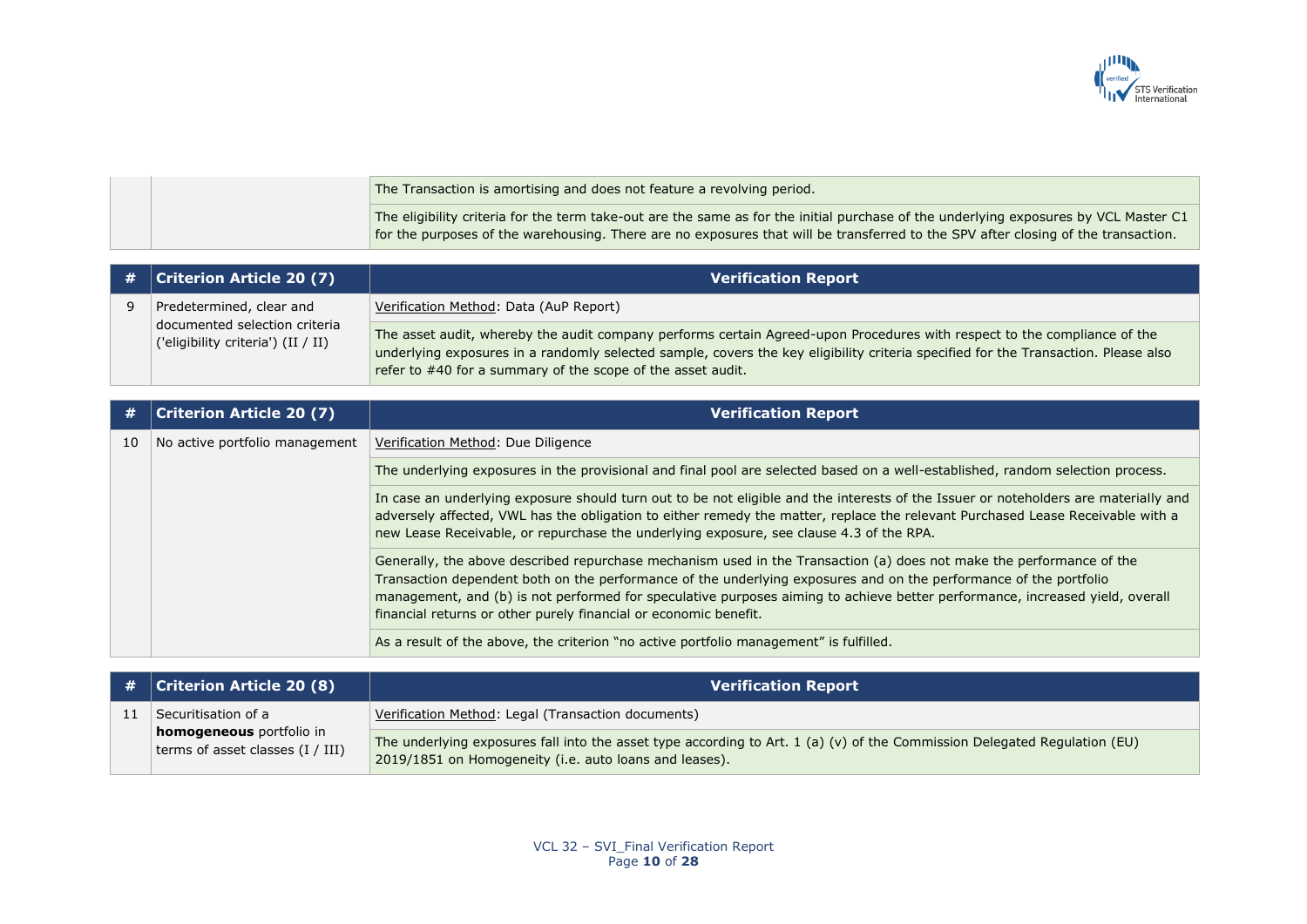

The Seller has chosen the homogeneity factor according to Art. 2 (4) (b) of the Commission Delegated Regulation (EU) 2019/1851 on Homogeneity, i.e. jurisdiction, whereby the pool shall consist of underlying exposures relating to obligors with residence in one jurisdiction (Germany) only, see section "Description of the Portfolio", subsection "Warranties and Guarantees in relation to the Sale of the Purchased Lease Receivables", item (c) of the Prospectus. The requirement of lessees being resident in Germany is part of the eligibility criteria.

| # 1 | <b>Criterion Article 20 (8)</b>                                                        | <b>Verification Report</b>                                                                                                                                                                                                                                                                                                                                                         |
|-----|----------------------------------------------------------------------------------------|------------------------------------------------------------------------------------------------------------------------------------------------------------------------------------------------------------------------------------------------------------------------------------------------------------------------------------------------------------------------------------|
| 12  | Securitisation of a homogeneous<br>portfolio in terms of asset<br>classes $(II / III)$ | Verification Method: Due Diligence (Underwriting and Servicing Policy)                                                                                                                                                                                                                                                                                                             |
|     |                                                                                        | The underlying exposures have been originated in accordance with consistent underwriting standards, as presented in the Due<br>Diligence and further described in #17 and #18. No distinction is made between securitised and non-securitised receivables. The<br>processes assure that only lessees with resident in Germany are originated according to the underwriting policy. |
|     |                                                                                        | The same applies to the servicing policy, with the underlying exposures being serviced using consistent standards and no<br>distinction being made between securitised and non-securitised receivables.                                                                                                                                                                            |

| #  | <b>Criterion Article 20 (8)</b>                      | <b>Verification Report</b>                                                                                                                                                                                                                                                                                                                                                                                                                                                  |
|----|------------------------------------------------------|-----------------------------------------------------------------------------------------------------------------------------------------------------------------------------------------------------------------------------------------------------------------------------------------------------------------------------------------------------------------------------------------------------------------------------------------------------------------------------|
| 13 | Securitisation of a homogeneous                      | Verification Method: Data (AuP Report)                                                                                                                                                                                                                                                                                                                                                                                                                                      |
|    | portfolio in terms of asset<br>classes $(III / III)$ | The homogeneity factor "residence in Germany" is, through the check of the data field "Lessee Address/Post Code (original)" part<br>of the Pool Data and Eligibility Criteria Verification as further described in #40. The Lease Contracts have been entered into<br>exclusively with Lessees which have their registered office (for corporate entities) or place of residency (for individuals) in<br>Germany, please refer to Eligibility Criterion 4.1 (k) of the RPA. |

|    | $\#$   Criterion Article 20 (8)                                                 | <b>Verification Report</b>                                                                                                                                                                                                                                                                                                         |
|----|---------------------------------------------------------------------------------|------------------------------------------------------------------------------------------------------------------------------------------------------------------------------------------------------------------------------------------------------------------------------------------------------------------------------------|
| 14 | The underlying exposures                                                        | Verification Method: Legal (Legal opinion) / Due Diligence                                                                                                                                                                                                                                                                         |
|    | contain <b>obligations that are</b><br>contractually binding and<br>enforceable | Clause 4.1 of the RPA contains warranties by the Seller as to the legally valid, binding and enforceable nature of the underlying<br>exposures, i.e. the Lease Contracts (which term includes by definition the general terms and conditions - see section "Master"<br>Definitions Schedule" of the ITM). Please also refer to #1. |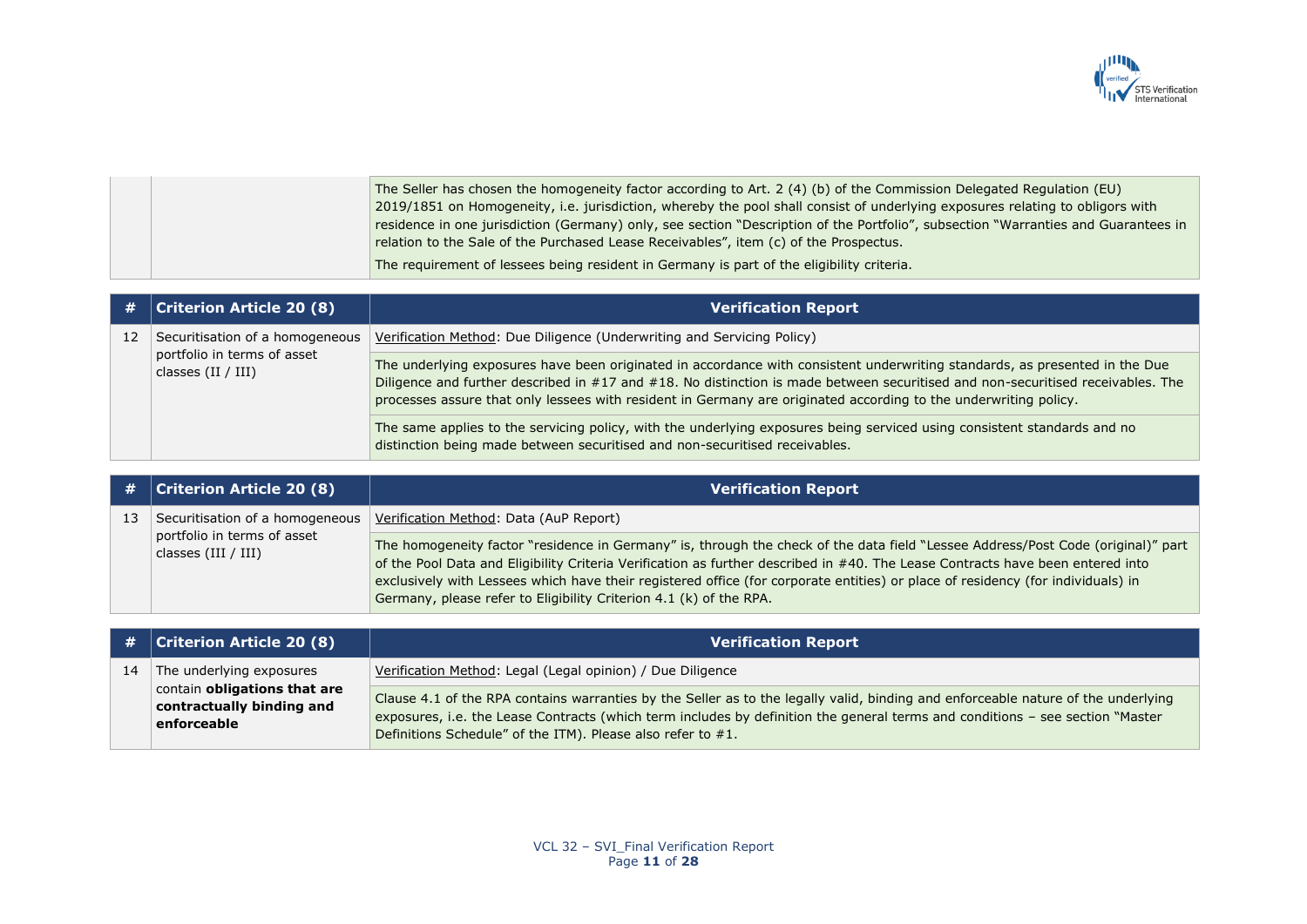

| #  | <b>Criterion Article 20 (8)</b>                                                                                                                           | <b>Verification Report</b>                                                                                                                                                                                                                                                                                                                                                                                                                                                                                                                                                                                                                                                                                                                                     |
|----|-----------------------------------------------------------------------------------------------------------------------------------------------------------|----------------------------------------------------------------------------------------------------------------------------------------------------------------------------------------------------------------------------------------------------------------------------------------------------------------------------------------------------------------------------------------------------------------------------------------------------------------------------------------------------------------------------------------------------------------------------------------------------------------------------------------------------------------------------------------------------------------------------------------------------------------|
| 15 | The underlying exposures have<br>defined periodic payment<br>streams and do not include<br>transferable securities other<br>than unlisted corporate bonds | Verification Method: Legal (Legal opinion, Transaction documents) / Due Diligence / Data (AuP Report)                                                                                                                                                                                                                                                                                                                                                                                                                                                                                                                                                                                                                                                          |
|    |                                                                                                                                                           | The underlying exposures for the transaction represent standard auto lease agreements originated by VWL in respect of<br>commercial and private clients. For the purposes of the transaction, two contract types form part of the securitised portfolio:<br>(1) Closed end lease contracts and (2) Open end lease contracts. The two contract types differ mainly in relation to the treatment<br>of residual values for the financed vehicles (guaranteed by the car dealer for the majority of the closed end leases and fixed for<br>the open end leases, in both cases not part of the underlying exposures) but do not differ structurally in terms of payment<br>streams, as discussed in the Due Diligence and shown in the Due Diligence Presentation. |
|    |                                                                                                                                                           | The underlying exposures represent the finance portion (itself comprising a claim against the lessees in respect of principal and<br>interest, see definition of Lease Receivable) paid by the lessee during the term of the lease contract and have defined periodic<br>payment streams during that term. The residual value portion does not form part of the underlying exposures.                                                                                                                                                                                                                                                                                                                                                                          |
|    |                                                                                                                                                           | The Eligibility Criteria restrict the underlying exposures to lease receivables originated under a Lease Contract, thereby<br>eliminating any transferable security from the portfolio. The compliance of the preliminary pool with the Eligibility Criteria has<br>been verified through the Pool Data and Eligibility Criteria Verification (see #40).                                                                                                                                                                                                                                                                                                                                                                                                       |

| #  | $ $ Criterion Article 20 (9) $ $                                   | <b>Verification Report</b>                                                                                                                                                                                                                                                                                                                                                |
|----|--------------------------------------------------------------------|---------------------------------------------------------------------------------------------------------------------------------------------------------------------------------------------------------------------------------------------------------------------------------------------------------------------------------------------------------------------------|
| 16 | Are there any <b>securitisation</b><br>positions in the portfolio? | Verification Method: Legal (Transaction documents) / Due Diligence / Data (AuP Report)                                                                                                                                                                                                                                                                                    |
|    |                                                                    | The Eligibility Criteria restrict the underlying exposures to lease receivables originated under a Lease Contract, thereby assuring<br>that no securitisation position may become part of the portfolio. The compliance of the preliminary pool with the Eligibility Criteria<br>has been verified through the Pool Data and Eligibility Criteria Verification (see #40). |
|    |                                                                    | As demonstrated during the Due Diligence, the origination and/or resale of securitisation positions is not part of the business<br>model of the Originator and not permitted under the Originator's underwriting policy.                                                                                                                                                  |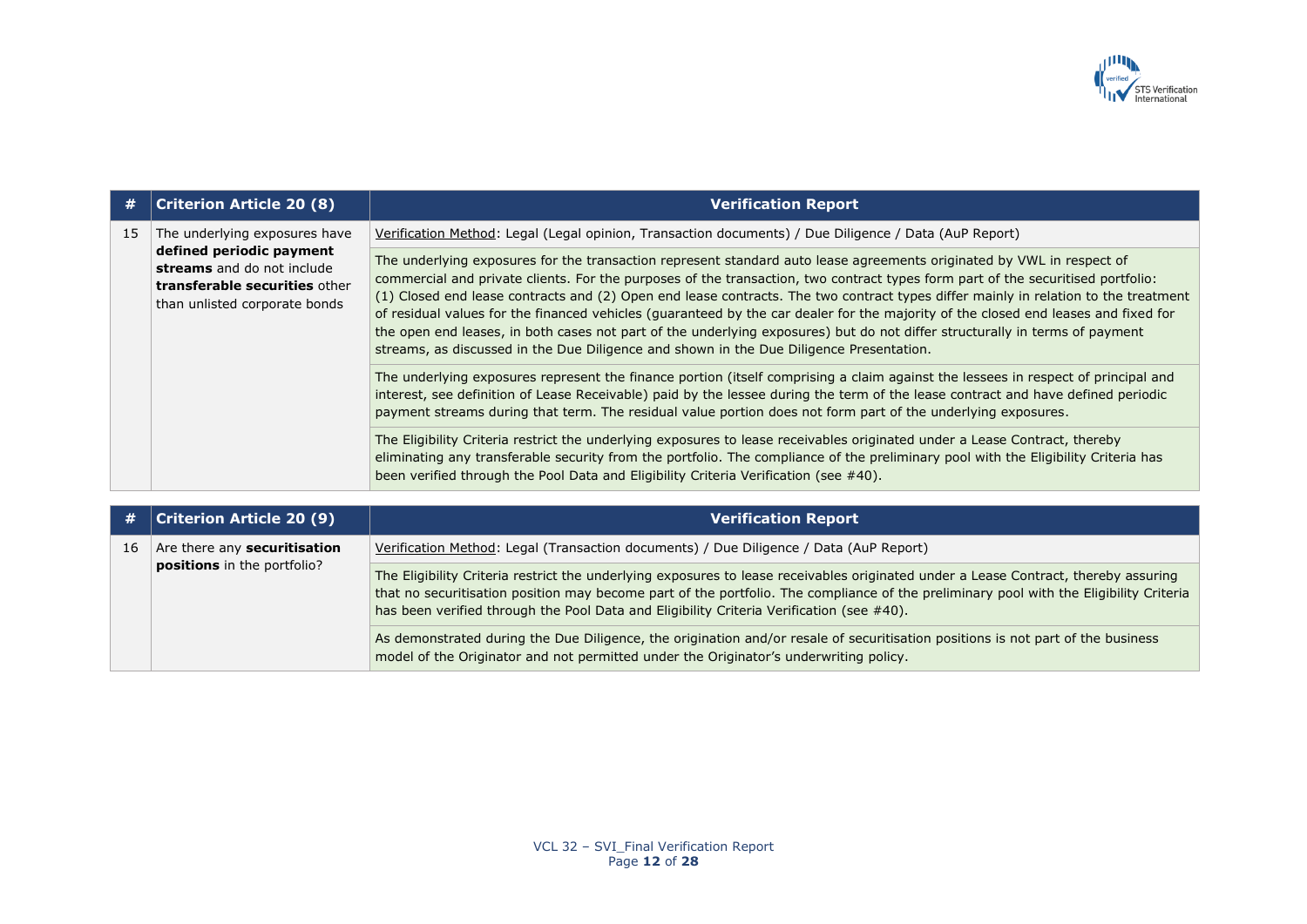

| #  | <b>Criterion Article 20 (10)</b>                                                                                         | <b>Verification Report</b>                                                                                                                                                                                                                                                                                                                                                       |
|----|--------------------------------------------------------------------------------------------------------------------------|----------------------------------------------------------------------------------------------------------------------------------------------------------------------------------------------------------------------------------------------------------------------------------------------------------------------------------------------------------------------------------|
| 17 | Origination of underlying<br>exposures in the ordinary<br>course of business of the<br>originator or the original lender | Verification Method: Legal (Transaction documents) / Due Diligence (Underwriting and Servicing Policy)                                                                                                                                                                                                                                                                           |
|    |                                                                                                                          | VWL is a market leading auto leasing company in Germany with over 500,000 newly leased vehicles per annum, active in<br>Germany since 1966. Organisation and business processes have been developed over decades as part of the (until 2017) ECB<br>regulated Volkswagen Financial Services AG.                                                                                  |
|    |                                                                                                                          | As presented and discussed in the Due Diligence, the well-developed and highly professional organisation of VWL's business<br>procedures is in line with the volume and quantity of business transactions. The car dealers form an integral part of the<br>origination process with sales representatives acting as agents for the Originator.                                   |
|    |                                                                                                                          | Accordingly, the business procedures assure that securitised exposures have been originated in the ordinary course of business<br>and in accordance with uniform standards. Deviations from the underwriting policy are only permissible in well-defined and<br>documented instances. The underlying exposures are selected for securitisation using a random selection process. |
|    |                                                                                                                          | The underlying exposures are similar to the non-securitised lease receivables in the asset type "auto loans and leases" due to the<br>strictly random selection process.                                                                                                                                                                                                         |
|    |                                                                                                                          | Please also refer to section "BUSINESS PROCEDURES OF VOLKSWAGEN LEASING GMBH" of the Prospectus.                                                                                                                                                                                                                                                                                 |
|    |                                                                                                                          | Since no exposures will be transferred to the Issuer after the Closing Date, no obligation to disclose material changes to the<br>underwriting policy after the closing of the Transaction applies.                                                                                                                                                                              |

| #  | <b>Criterion Article 20 (10)</b>                                                                                                       | <b>Verification Report</b>                                                                                                                                                                                                                                                                                                                                                                                                                                                                                                                                                                                                                                                                                                                                 |
|----|----------------------------------------------------------------------------------------------------------------------------------------|------------------------------------------------------------------------------------------------------------------------------------------------------------------------------------------------------------------------------------------------------------------------------------------------------------------------------------------------------------------------------------------------------------------------------------------------------------------------------------------------------------------------------------------------------------------------------------------------------------------------------------------------------------------------------------------------------------------------------------------------------------|
| 18 | <b>Underwriting standards for</b><br>securitised exposures are no less<br>stringent than those applied to<br>non-securitised exposures | Verification Method: Due Diligence                                                                                                                                                                                                                                                                                                                                                                                                                                                                                                                                                                                                                                                                                                                         |
|    |                                                                                                                                        | As presented and discussed in the Due Diligence, no distinction is made between securitised and non-securitised exposures in any<br>respect, be it applicable regulatory standards, competence grid and involvement of decision-makers, distribution channels,<br>product types and product characteristics, annual agreements on (sales) objectives, sales management measures and bonus<br>systems, lending standards, approval processes and incentive measures, credit processing, dunning procedures, debt collection,<br>realisation of collateral, customer service, outsourcing of sales, underwriting and servicing activities or areas of risk controlling,<br>accounting and reporting (except for the required reporting of ABS transactions). |
|    |                                                                                                                                        | Employees of the Originator or sales staff of the car dealers involved in the underwriting do not know whether a risk position<br>currently being processed for application will be securitised at a later stage or not.                                                                                                                                                                                                                                                                                                                                                                                                                                                                                                                                   |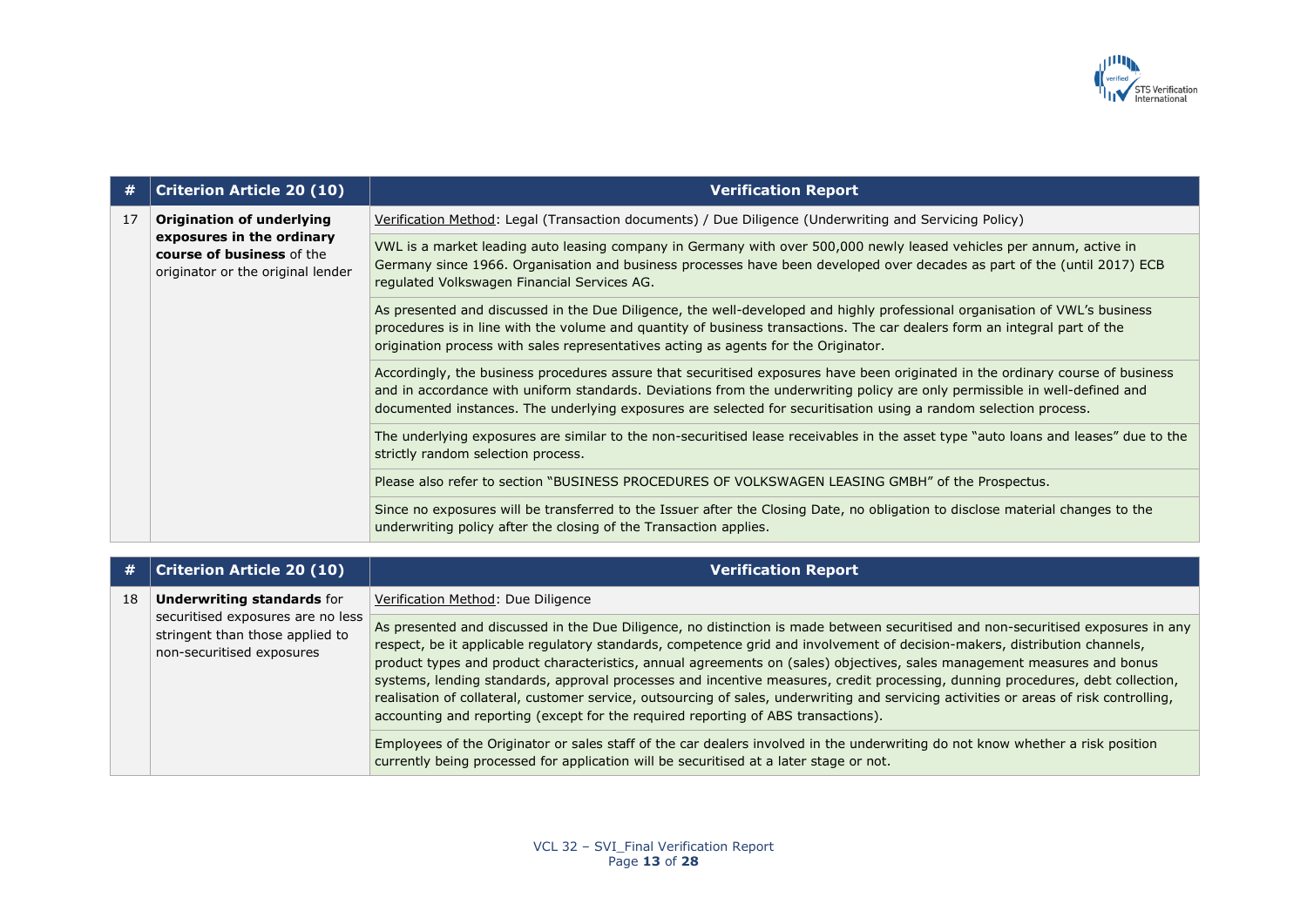

| #  | <b>Criterion Article 20 (10)</b>                                                                                                                                                                                                                                                          | <b>Verification Report</b>                                                                                                                                                                                                                                                                                                                                                                      |
|----|-------------------------------------------------------------------------------------------------------------------------------------------------------------------------------------------------------------------------------------------------------------------------------------------|-------------------------------------------------------------------------------------------------------------------------------------------------------------------------------------------------------------------------------------------------------------------------------------------------------------------------------------------------------------------------------------------------|
| 19 | Where the underlying exposures<br>are residential mortgage<br>loans, does the portfolio include<br>loans that have been self-<br>certified by the loan applicants?                                                                                                                        | Verification Method: Due Diligence                                                                                                                                                                                                                                                                                                                                                              |
|    |                                                                                                                                                                                                                                                                                           | The Eligibility Criteria restrict the underlying exposures to Lease Receivables under auto Lease Contracts - therefore, residential<br>mortgage loans do not form part of the portfolio, please refer to section "4. WARRANTIES BY VWL WITH RESPECT TO THE<br>PURCHASED LEASE RECEIVABLES", clause 4.1 of the RPA.                                                                              |
|    |                                                                                                                                                                                                                                                                                           |                                                                                                                                                                                                                                                                                                                                                                                                 |
| #  | <b>Criterion Article 20 (10)</b>                                                                                                                                                                                                                                                          | <b>Verification Report</b>                                                                                                                                                                                                                                                                                                                                                                      |
| 20 | <b>Assessment of the</b>                                                                                                                                                                                                                                                                  | Verification Method: Regulatory / Legal / Due Diligence / Data                                                                                                                                                                                                                                                                                                                                  |
|    | borrower's creditworthiness<br>performed in accordance<br>with certain EU Directives on<br>credit agreements for consumers<br>or on credit agreements for<br>consumers relating to residential<br>immovable property or, if<br>applicable, the analogous<br>provisions of a third country | VWL is a financial services institution (Finanzdienstleistungsinstitut) according to §1 (1a) German Banking Act. As such, the<br>Originator is supervised by BaFin as competent supervisory authority. As a precaution VWL performs the "Assessment of the<br>borrower's creditworthiness" with respect to lease contracts with consumers in accordance with Article 8 of Directive 2008/48/EU. |
|    |                                                                                                                                                                                                                                                                                           |                                                                                                                                                                                                                                                                                                                                                                                                 |
| #  | <b>Criterion Article 20 (10)</b>                                                                                                                                                                                                                                                          | <b>Verification Report</b>                                                                                                                                                                                                                                                                                                                                                                      |
| 21 | Originator's experience (as an<br>entity or through management<br>and senior staff) in origination of<br>similar risk positions                                                                                                                                                           | Verification Method: Regulatory (suitable proof incl. website) / Due Diligence                                                                                                                                                                                                                                                                                                                  |
|    |                                                                                                                                                                                                                                                                                           | As an institution, the Originator does have significantly more than 5 years of experience in origination and underwriting of<br>exposures similar to those securitised, see section "BUSINESS AND ORGANISATION OF VOLKSWAGEN LEASING GMBH",<br>subsection "Origination, Servicing and Securitisation Expertise" of the Prospectus.                                                              |
|    |                                                                                                                                                                                                                                                                                           |                                                                                                                                                                                                                                                                                                                                                                                                 |
| #  | <b>Criterion Article 20 (11)</b>                                                                                                                                                                                                                                                          | <b>Verification Report</b>                                                                                                                                                                                                                                                                                                                                                                      |
| 22 | The underlying exposures are<br>transferred without undue<br>delay after selection                                                                                                                                                                                                        | Verification Method: Legal (Transaction documents)                                                                                                                                                                                                                                                                                                                                              |
|    |                                                                                                                                                                                                                                                                                           | The dates of the preliminary and final pool cuts are 31 December 2020 and 28 February 2021, respectively. Transfer of the final<br>pool will occur at closing (25 March 2021), i.e. without undue delay.                                                                                                                                                                                        |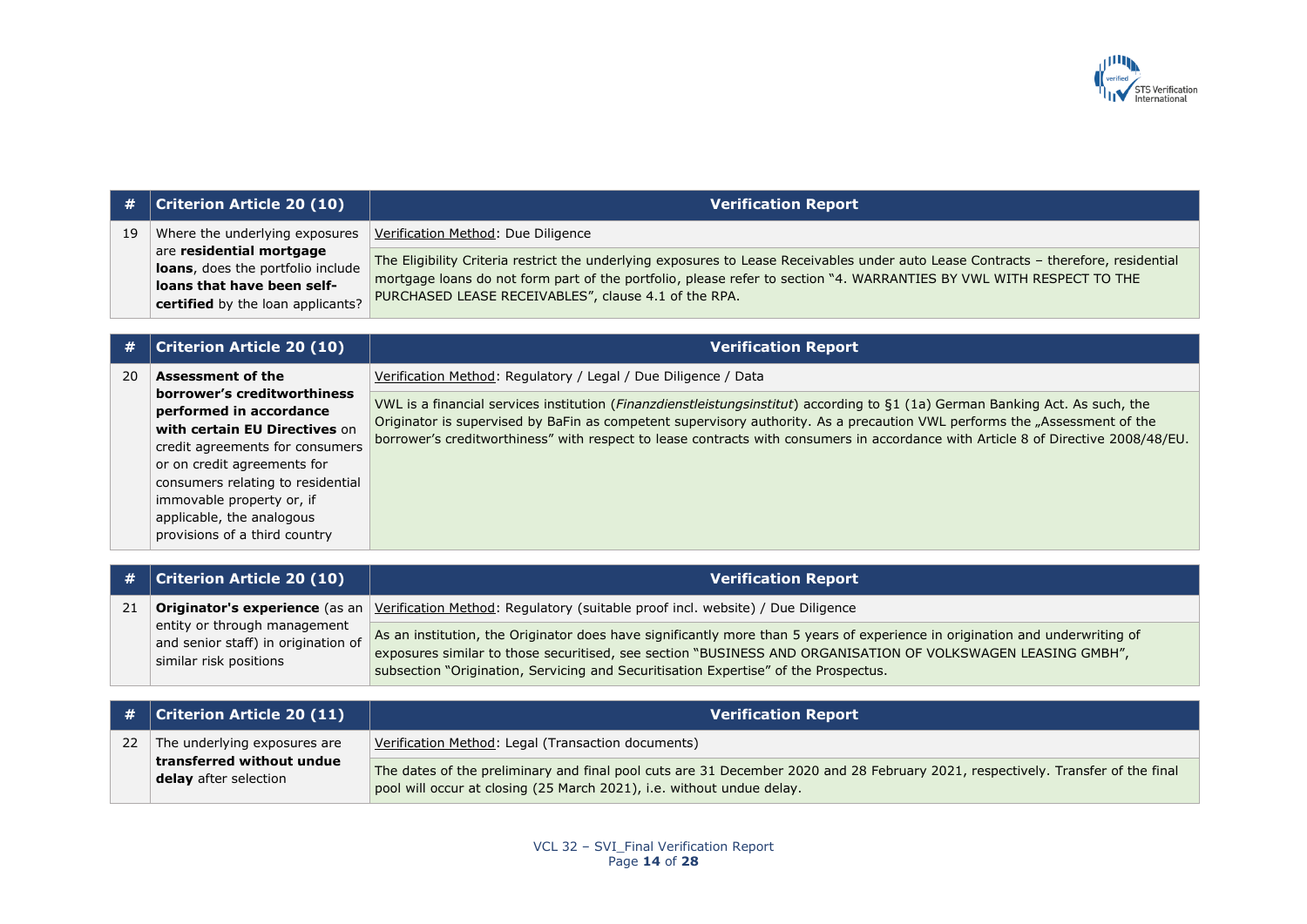

| #  | <b>Criterion Article 20 (11)</b>                                                                                                    | <b>Verification Report</b>                                                                                                                                                                                                                                                                                                                                                                                                                                                                                                                                                                                                                                                                                                                                                                                                                                                                                                                                                                                                                                    |
|----|-------------------------------------------------------------------------------------------------------------------------------------|---------------------------------------------------------------------------------------------------------------------------------------------------------------------------------------------------------------------------------------------------------------------------------------------------------------------------------------------------------------------------------------------------------------------------------------------------------------------------------------------------------------------------------------------------------------------------------------------------------------------------------------------------------------------------------------------------------------------------------------------------------------------------------------------------------------------------------------------------------------------------------------------------------------------------------------------------------------------------------------------------------------------------------------------------------------|
| 23 | The underlying exposures do not<br>include any defaulted<br>exposures or to<br>debtors/guarantors with<br>impaired creditworthiness | Verification Method: Regulatory (suitable proof) / Legal (Transaction documents) / Due Diligence / Data (AuP Report)                                                                                                                                                                                                                                                                                                                                                                                                                                                                                                                                                                                                                                                                                                                                                                                                                                                                                                                                          |
|    |                                                                                                                                     | The Originator is not an institution subject to Regulation (EU) 575/2013. However, it does apply the requirements of Art. 178 (1)<br>by analogy, as presented in the Due Diligence and confirmed by the Originator.                                                                                                                                                                                                                                                                                                                                                                                                                                                                                                                                                                                                                                                                                                                                                                                                                                           |
|    |                                                                                                                                     | The Originator warrants that the underlying exposures will not include Lease Receivables relating to exposures in default (i.e.<br>lessees who are past due more than 90 days on any material obligation to VWL or who VWL considers as unlikely to pay their<br>obligations to VWL) (see clause 4.1 (t) (i) of the RPA).                                                                                                                                                                                                                                                                                                                                                                                                                                                                                                                                                                                                                                                                                                                                     |
|    |                                                                                                                                     | Furthermore, the underlying exposures will not include Lease Receivables relating to a credit-impaired lessee or guarantor who<br>(1) has been declared insolvent or had a court grant his creditors a final non-appealable right of enforcement or material damages<br>as a result of a missed payment within 3 years prior to the date of origination or has undergone a debt-restructuring process with<br>regard to his non-performing exposures within 3 years prior to the date of transfer of the Purchased Receivable to the SPV; (2)<br>was, at the time of origination, where applicable, on a public credit registry of persons with adverse credit history or, where there<br>is no such public credit registry, another credit registry that is available to VWL; or (3) has a credit assessment or a credit score<br>indicating that the risk of contractually agreed payments not being made is significantly higher than for comparable receivables<br>held by the Originator which are not securitised (see clause 4.1 (t) (ii) of the RPA). |
|    |                                                                                                                                     | The Originator represents, with regards to the question which sources of information it has used to identify defaulted exposures<br>and to determine if a borrower or guarantor is credit-impaired, that it has obtained information (1) from the lessee on origination<br>of the exposures, (2) in the course of VWL's servicing of the exposures, or (3) from a third party, see clause 4.1 (t) (ii) of the<br>RPA. This is in line with the 'best knowledge' standard stipulated in the EBA Guidelines.                                                                                                                                                                                                                                                                                                                                                                                                                                                                                                                                                    |
|    |                                                                                                                                     | Lessees and guarantors (i) declared insolvent and/or undergone a debt-restructuring process, or (ii) found on a public or other<br>credit registry of persons with adverse credit history are generally not eligible according to the underwriting policy, as discussed in<br>the Due Diligence.                                                                                                                                                                                                                                                                                                                                                                                                                                                                                                                                                                                                                                                                                                                                                              |
|    |                                                                                                                                     | The Originator has IT systems in place to ensure that defaulted exposures or exposures to lessees/guarantors with impaired<br>creditworthiness are excluded from the pool cut as of the time of the selection.                                                                                                                                                                                                                                                                                                                                                                                                                                                                                                                                                                                                                                                                                                                                                                                                                                                |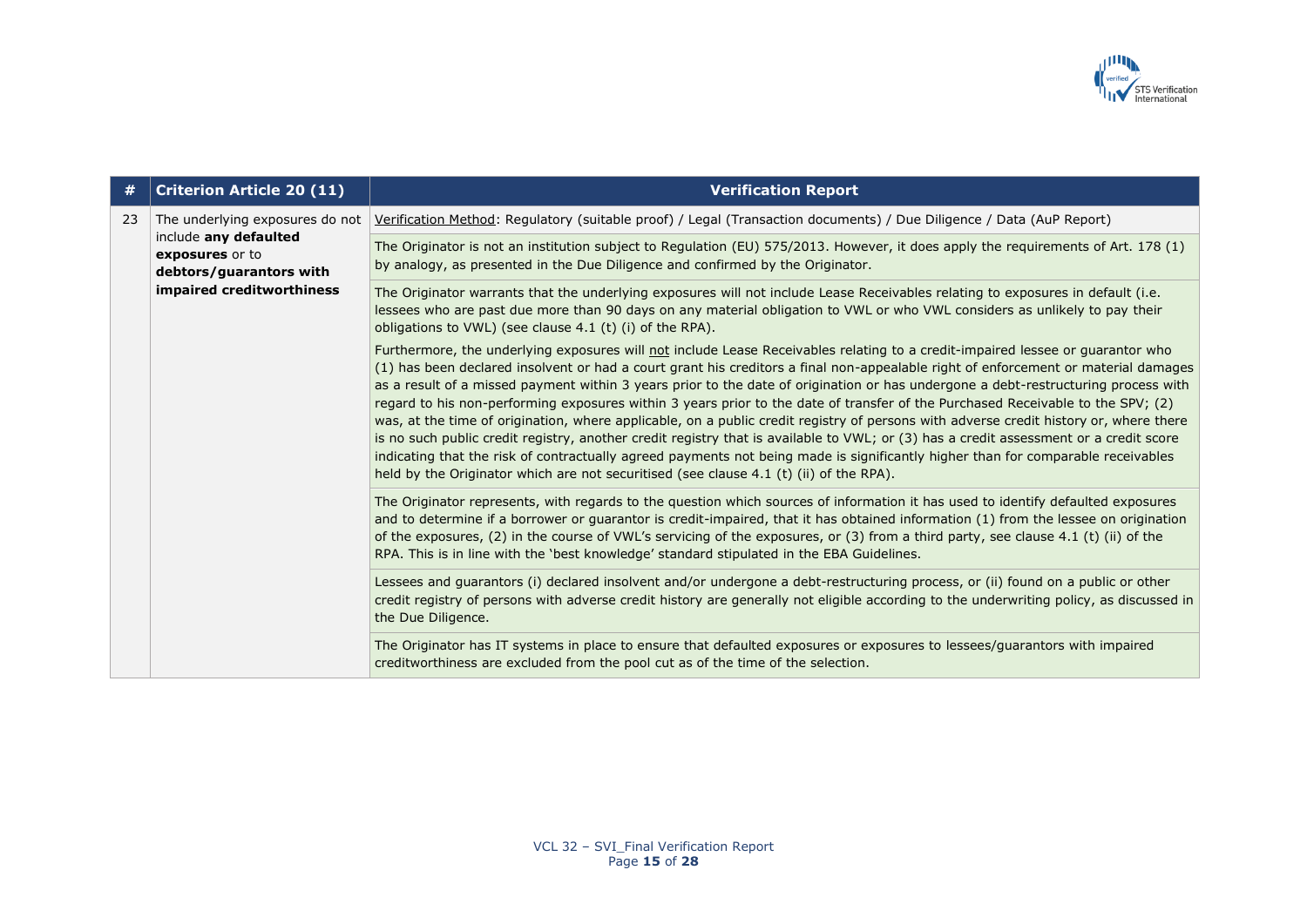

| 24 | The risk positions do not have a<br>credit assessment or a credit<br>score that allows a significantly<br>higher default risk to be<br>expected than for non-<br>securitised risk positions | Verification Method: Due Diligence                                                                                                                                                                                                                                                                                                                                                                                                                                                                                                                                                                                                                                                                             |
|----|---------------------------------------------------------------------------------------------------------------------------------------------------------------------------------------------|----------------------------------------------------------------------------------------------------------------------------------------------------------------------------------------------------------------------------------------------------------------------------------------------------------------------------------------------------------------------------------------------------------------------------------------------------------------------------------------------------------------------------------------------------------------------------------------------------------------------------------------------------------------------------------------------------------------|
|    |                                                                                                                                                                                             | The most relevant factors determining the expected performance of the underlying exposures in the securitised portfolio are the<br>customer profile and credit bureau information (for Private Leasing), credit agencies' information and financial information (for<br>Commercial Leasing) and past payment behaviour (for both). All of these factors have an impact on the credit score.<br>Furthermore, the expected performance of the underlying exposures depends on the factors (but not limited to) make, model,<br>mileage, engine, powertrain as well as general market conditions.                                                                                                                 |
|    |                                                                                                                                                                                             | These factors are the same for securitised and non-securitised exposures due to the strictly random selection process.                                                                                                                                                                                                                                                                                                                                                                                                                                                                                                                                                                                         |
|    |                                                                                                                                                                                             | On this basis, it can be reasonably assumed that – in comparison to non-securitised exposures - no worse performance should<br>occur for securitised exposures for the term of the Transaction.                                                                                                                                                                                                                                                                                                                                                                                                                                                                                                                |
|    |                                                                                                                                                                                             | The requirement that the underlying exposures do not have a "credit assessment or a credit score indicating that the risk of<br>contractually agreed payments not being made is significantly higher than for comparable receivables held by the Originator<br>which are not securitised" is considered to be met as (i) the underlying exposures do not include exposures that are classified as<br>doubtful, impaired, non-performing or similar, (ii) exposures whose credit quality (based on credit ratings or other credit quality<br>thresholds) significantly differs from the quality of other exposures ordinarily originated by the Originator, and (iii) the strictly<br>random selection process. |

| #  | <b>Criterion Article 20 (12)</b>                                             | <b>Verification Report</b>                                                                                                                                                                                                                                                                        |
|----|------------------------------------------------------------------------------|---------------------------------------------------------------------------------------------------------------------------------------------------------------------------------------------------------------------------------------------------------------------------------------------------|
| 25 | At the time of the transfer, the<br>debtor has paid at least 1<br>instalment | Verification Method: Legal (Transaction documents) / Data (AuP Report)                                                                                                                                                                                                                            |
|    |                                                                              | The Originator warrants that on the Cut-Off Date at least 2 instalments have been paid in respect of each Lease Contract, see<br>clause 4.1 (I) of the RPA.                                                                                                                                       |
|    |                                                                              | The asset audit, whereby the audit company performs certain Agreed-upon Procedures with respect to the compliance of the<br>underlying exposures in a randomly selected sample (please also refer to #40, Article 22 (2)), covers the criteria that the lessor<br>has paid at least 1 instalment. |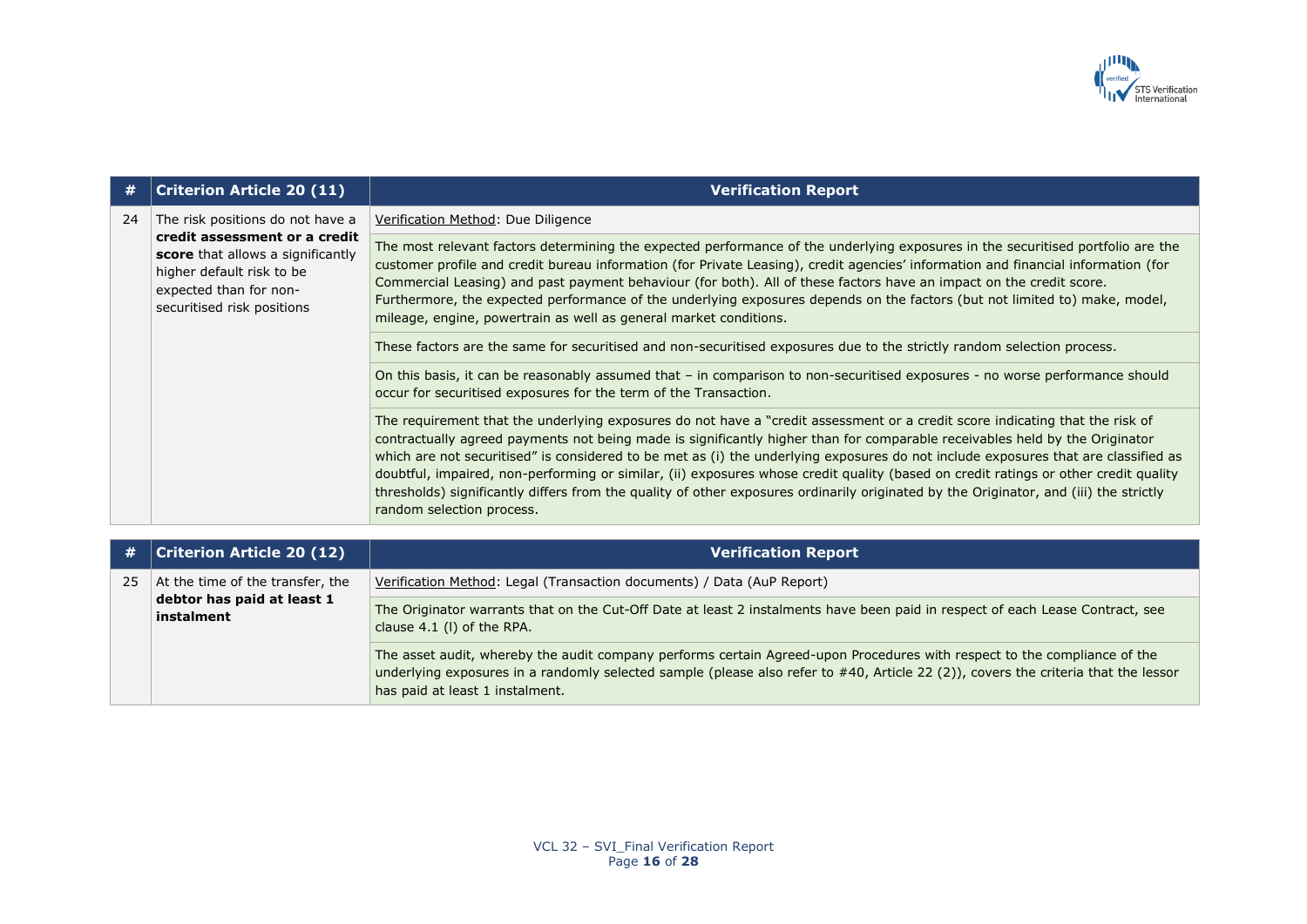

| #  | <b>Criterion Article 20 (13)</b>                                        | <b>Verification Report</b>                                                                                                                                                                                                                                                                                                                                                                                                                                                                                                                                                        |
|----|-------------------------------------------------------------------------|-----------------------------------------------------------------------------------------------------------------------------------------------------------------------------------------------------------------------------------------------------------------------------------------------------------------------------------------------------------------------------------------------------------------------------------------------------------------------------------------------------------------------------------------------------------------------------------|
| 26 | The repayment of the                                                    | Verification Method: Legal (Transaction documents) / Due Diligence / Data                                                                                                                                                                                                                                                                                                                                                                                                                                                                                                         |
|    | securitisation position should<br>not be predominantly                  | The Transaction does not, for the repayment of the securitisation positions, rely in any way on the sale of assets.                                                                                                                                                                                                                                                                                                                                                                                                                                                               |
|    | dependent on the sale of<br>assets securing the underlying<br>exposures | This is achieved mainly by the fact that the residual value (RV) portion of the Lease Contracts, which bears the potential risk that<br>the value of the underlying vehicle fluctuates, does not form part of the underlying exposures (also see above, #15, Art. 20 (8) of<br>the Securitisation Regulation).                                                                                                                                                                                                                                                                    |
|    |                                                                         | In addition, the timing of the maturities of the underlying exposures mentioned above are not subject to material concentrations<br>and the value of the underlying exposures mentioned above per individual lessee does not exceed 0.50% of the Aggregated<br>Discounted Receivables Balance, see clause 4.1 (m) of the RPA.                                                                                                                                                                                                                                                     |
|    | <b>Criterion Article 21 (1)</b>                                         | <b>Verification Report</b>                                                                                                                                                                                                                                                                                                                                                                                                                                                                                                                                                        |
| 27 | <b>Risk retention</b> (Art. 6.1 of the                                  | Verification Method: Legal (Transaction documents) / Due Diligence                                                                                                                                                                                                                                                                                                                                                                                                                                                                                                                |
|    | Securitisation Regulation),<br>usually by the Originator                | Holder of risk retention: Volkswagen Leasing GmbH as the Seller, see section "RISK FACTORS", Part "IV. RISKS RELATED TO<br>REGULATORY CHANGES", subsection "Risk retention and due diligence requirements" of the Prospectus.                                                                                                                                                                                                                                                                                                                                                     |
|    |                                                                         | Type of risk retention: VWL will retain, for the life of the Transaction, such net economic interest through an interest in randomly<br>selected exposures. Such interest in randomly selected exposures has been and will be equivalent to no less than 5 per cent. of<br>the nominal value of the securitised exposures on an ongoing basis, in accordance with Article 6 (3) (c) of Securitisation<br>Regulation, see section "RISK FACTORS", Part "IV. RISKS RELATED TO REGULATORY CHANGES", subsection "Risk retention and<br>due diligence requirements" of the Prospectus. |
|    |                                                                         | The Seller does select the risk retention pool and does earmark the selected receivables in its IT systems in a similar way as the<br>receivables that have actually been sold in the transaction. The procedures to select and earmark receivables both for the<br>retention pool cut and for the actual sale are documented and well established. In addition, they are subject to regular internal<br>and external auditing procedures. The same applies for the ongoing monthly reporting procedures, as confirmed during the Due<br>Diligence.                               |
|    |                                                                         | The Monthly Reports will also set out monthly confirmation regarding the continued holding the original retained exposures by the<br>Seller, as confirmed by the Originator.                                                                                                                                                                                                                                                                                                                                                                                                      |
|    |                                                                         | The legal obligation of the seller to hold the risk retention during the lifetime of the transaction is entered into according to<br>section "RISK FACTORS", Part "IV. RISKS RELATED TO REGULATORY CHANGES", subsection "Risk retention and due diligence<br>requirements" of the Prospectus.                                                                                                                                                                                                                                                                                     |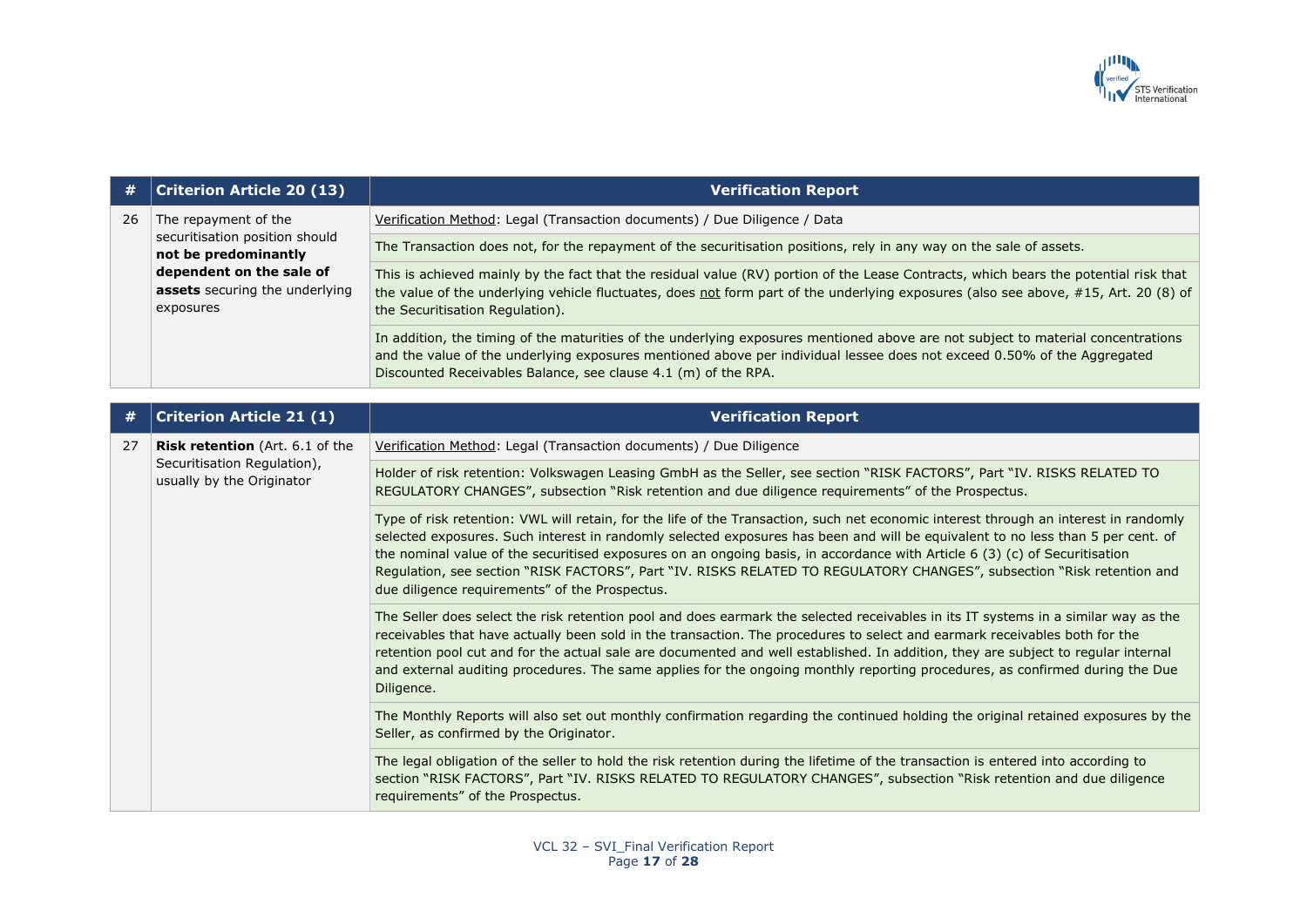

| #  | <b>Criterion Article 21 (2)</b>                                                                                           | <b>Verification Report</b>                                                                                                                                                                                                                                                                                                                                                                |
|----|---------------------------------------------------------------------------------------------------------------------------|-------------------------------------------------------------------------------------------------------------------------------------------------------------------------------------------------------------------------------------------------------------------------------------------------------------------------------------------------------------------------------------------|
| 28 | <b>Appropriate hedging of</b>                                                                                             | Verification Method: Due Diligence                                                                                                                                                                                                                                                                                                                                                        |
|    | interest rate and currency risks,<br>no derivatives as underlying risk<br>positions $(I / II)$                            | Since the Lease Receivables are fixed rate and the Class A and Class B Notes are floating rate, interest rate risks arise from such<br>mismatch. Both assets and liabilities of the Issuer are EUR denominated hence no currency risk occurs.                                                                                                                                             |
|    |                                                                                                                           | Interest rate risk are hedged appropriately with fixed-floating interest rate swaps (one swap for each of the Class A Notes and the<br>Class B Notes) where the swap notional is always equal to the outstanding notes' balance. Both the swap agreements and the<br>Class A and Class B Notes contain a floor of zero for the 1-M-Euribor plus spread, hence the hedging is appropriate. |
|    |                                                                                                                           | No further risks in addition to interest rate risks are hedged under the interest rate hedge agreements.                                                                                                                                                                                                                                                                                  |
|    |                                                                                                                           |                                                                                                                                                                                                                                                                                                                                                                                           |
| #  | <b>Criterion Article 21 (2)</b>                                                                                           | <b>Verification Report</b>                                                                                                                                                                                                                                                                                                                                                                |
| 29 | Appropriate hedging of interest<br>rate and currency risks, no<br>derivatives as underlying risk<br>positions $(II / II)$ | Verification Method: Legal (Transaction documents)                                                                                                                                                                                                                                                                                                                                        |
|    |                                                                                                                           | The legal instruments used by the Issuer to hedge interest rate risks are the Class A Swap Agreement and the Class B Swap<br>Agreement, see section "SWAP AGREEMENTS AND SWAP COUNTERPARTY" of the Prospectus.                                                                                                                                                                            |
|    |                                                                                                                           | Both agreements do consider any potential asset liability mismatch by referencing to the outstanding notes balance, and both<br>agreements are based on the 2002 ISDA Master Agreement as established market standard, see section "MASTER DEFINITIONS<br>SCHEDULE", definitions of "Class A Swap Agreement" and "Class B Swap Agreement" of the ITM.                                     |
|    |                                                                                                                           | The requirements for eligible swap counterparties are market standard in international finance, see section "SWAP AGREEMENTS<br>AND SWAP COUNTERPARTY" as well as the definition of "Eligible Swap Counterparty" in section "MASTER DEFINITIONS<br>SCHEDULE" of the ITM.                                                                                                                  |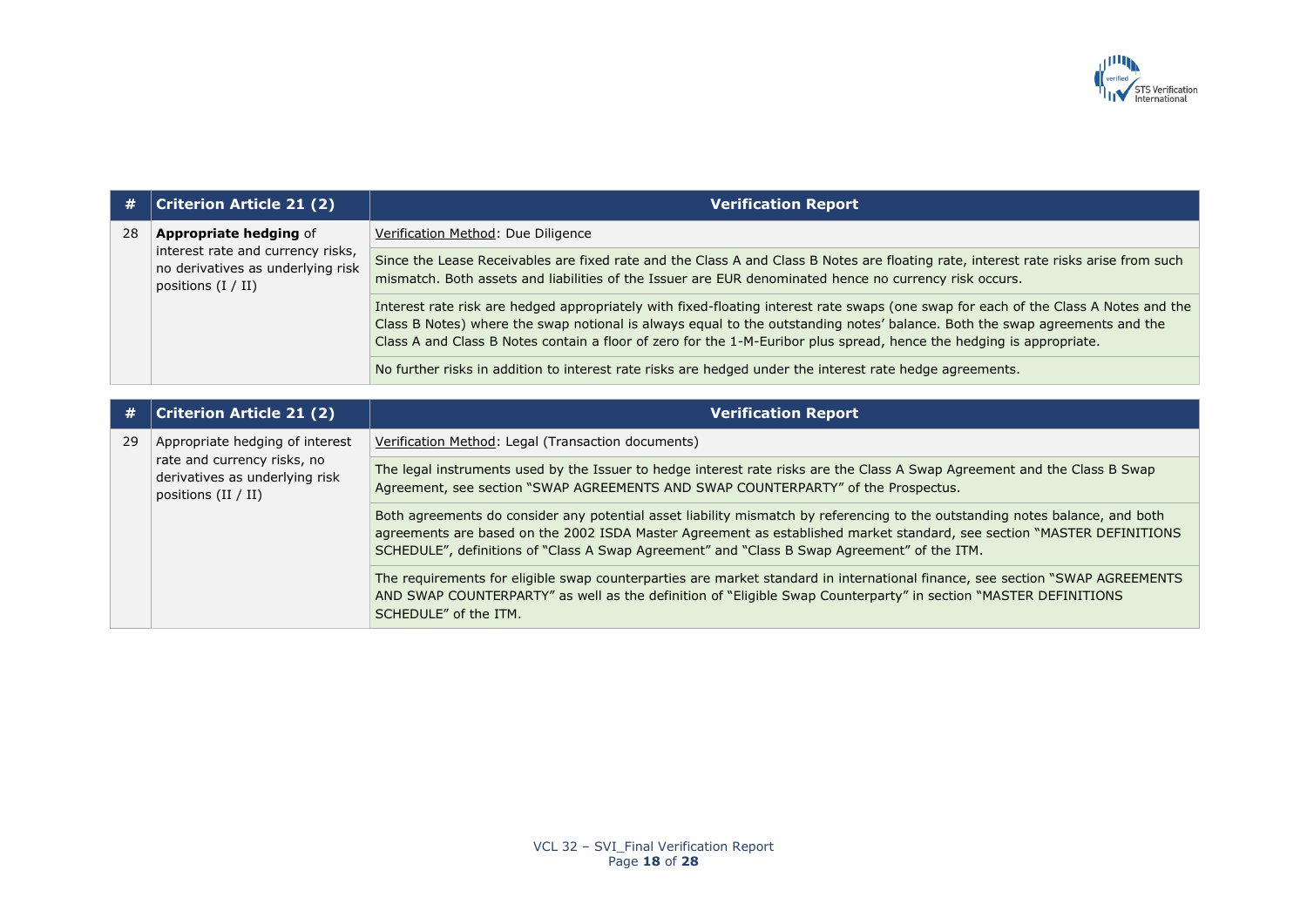

| #  | <b>Criterion Article 21 (3)</b>                         | <b>Verification Report</b>                                                                                                                                                                                                                         |
|----|---------------------------------------------------------|----------------------------------------------------------------------------------------------------------------------------------------------------------------------------------------------------------------------------------------------------|
| 30 | Generally used reference rates<br>for interest payments | Verification Method: Legal (Transaction documents)                                                                                                                                                                                                 |
|    |                                                         | No reference rates apply to the Purchased Lease Receivables which bear fixed interest rates.                                                                                                                                                       |
|    |                                                         | The Notes will bear interest at floating rates based on 1-M-Euribor, see sections "Terms and Conditions of the Class A Notes" and<br>"Terms and Conditions of the Class B Notes" of the Prospectus, constituting a market standard reference rate. |
|    |                                                         | The interest for the Accounts will be based on EONIA, also constituting a market standard reference rate.                                                                                                                                          |
|    |                                                         | Currency hedges are not provided as both the Purchased Lease Receivables and the Class A and Class B Notes are denominated in<br>EUR.                                                                                                              |

| #  | <b>Criterion Article 21 (4)</b>                         | <b>Verification Report</b>                                                                                                                                                                                                                                                                   |
|----|---------------------------------------------------------|----------------------------------------------------------------------------------------------------------------------------------------------------------------------------------------------------------------------------------------------------------------------------------------------|
| 31 | Requirements in the event of                            | Verification Method: Legal (Transaction documents)                                                                                                                                                                                                                                           |
|    | an enforcement or delivery of<br>an acceleration notice | After the occurrence of a Foreclosure Event:<br>no cash will be retained with the Issuer, see clause 22.2 (c) of the Trust Agreement (see section "Trust Agreement",<br>subsection "Part E. Accounts; Order of Priority" of the Prospectus).                                                 |
|    |                                                         | the principal receipts from the underlying exposures will be used for the fully sequential amortisation of the securitisation<br>positions, see clause 22.2 (c) of the Trust Agreement and section "Trust Agreement", subsection "Part E. Accounts; Order of<br>Priority" of the Prospectus. |
|    |                                                         | • all creditors of a class of notes will be served equally.                                                                                                                                                                                                                                  |
|    |                                                         | interest and principal payments are first made for the Class A Notes and then interest and principal payments are made for<br>the Class B Notes, hence repayments are not reversed with regard to their seniority.                                                                           |
|    |                                                         | no automatic liquidation or sale of risk positions or assets is provided for.                                                                                                                                                                                                                |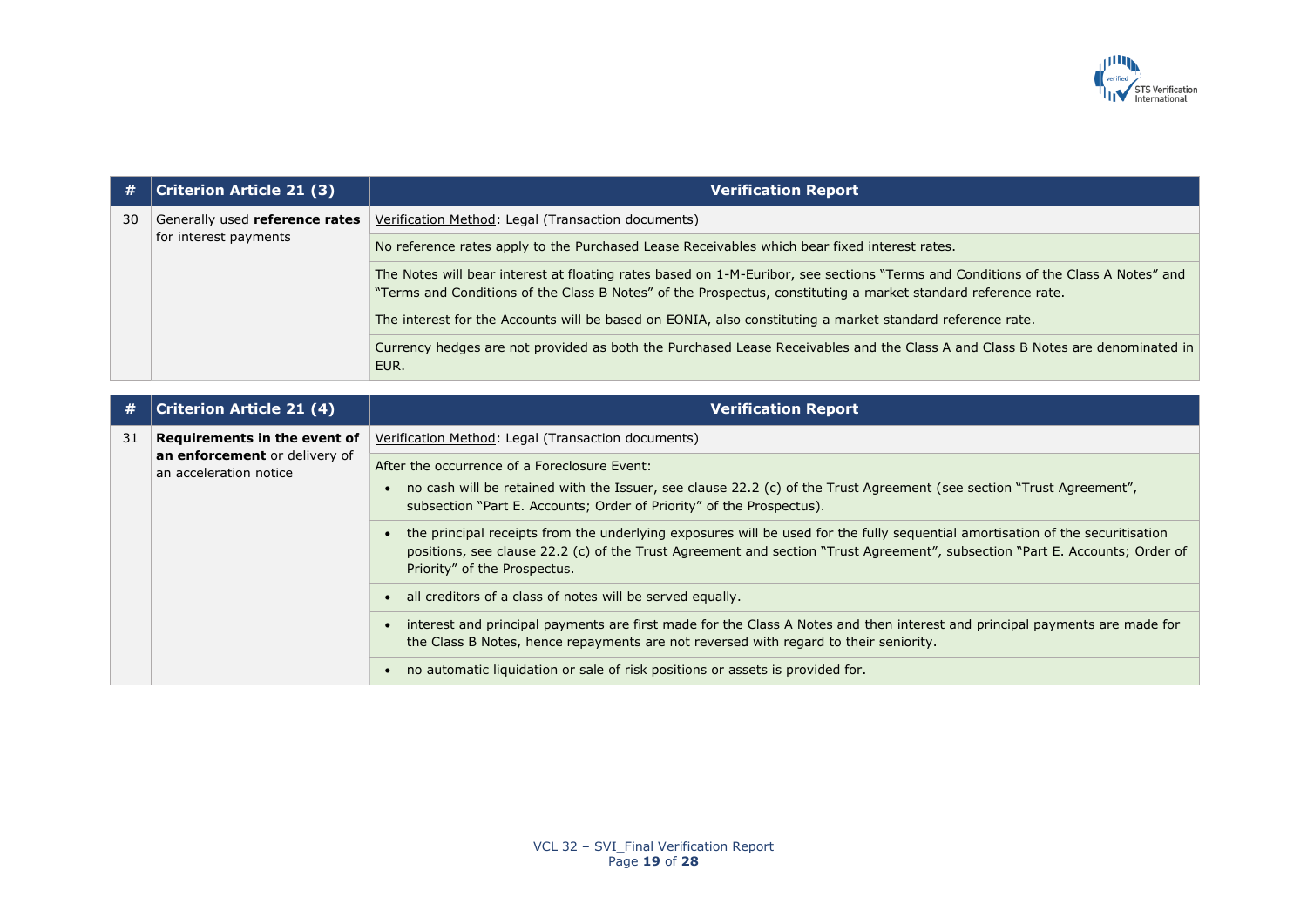

| #  | <b>Criterion Article 21 (5)</b>                                                                                                           | <b>Verification Report</b>                                                                                                                                                                                                                                                                                                                        |
|----|-------------------------------------------------------------------------------------------------------------------------------------------|---------------------------------------------------------------------------------------------------------------------------------------------------------------------------------------------------------------------------------------------------------------------------------------------------------------------------------------------------|
| 32 | Sequential repayment as fall-                                                                                                             | Verification Method: Legal (Transaction documents)                                                                                                                                                                                                                                                                                                |
|    | back in the event of a<br>deterioration in portfolio quality<br>for Transactions that feature a<br>non-sequential priority of<br>payments | As usual in VCL transactions, the amortisation structure does provide for a pro-rata amortisation subject to the performance of<br>the underlying portfolio and after the initial credit enhancement has increased to the required levels.                                                                                                        |
|    |                                                                                                                                           | The amortisation concept is based on the Class A/B Principal Payment Amounts, the Class A/B Targeted Note Balances, the Class<br>A/B Targeted Overcollateralisation Amounts and the Class A/B Targeted Overcollateralisation Percentages, see the respective<br>definitions in section "MASTER DEFINITIONS SCHEDULE" of the ITM.                  |
|    |                                                                                                                                           | Performance triggers specifying if and to what extent a pro-rata amortisation can occur are based on the cumulative net losses as<br>specified in the Level 1 Credit Enhancement Increase Condition and the Level 2 Credit Enhancement Increase Condition, see the<br>respective definitions in section "MASTER DEFINITIONS SCHEDULE" of the ITM. |
|    |                                                                                                                                           | Upon occurrence of a Level 1 Credit Enhancement Increase Condition the required credit enhancement allowing for pro rata<br>amortisation does increase, upon occurrence of a Level 2 Credit Enhancement Increase Condition the amortisation switches back<br>to fully sequential.                                                                 |
|    |                                                                                                                                           | The occurrence of a Level 1 or 2 Credit Enhancement Increase Condition is not reversible, see the definition of Class A Targeted<br>Overcollateralization Percentage in section "MASTER DEFINITIONS SCHEDULE" of the ITM.                                                                                                                         |
|    |                                                                                                                                           | As a result of the above, the amortisation mechanism complies with Art. 21 (5) of the Securitisation Regulation.                                                                                                                                                                                                                                  |

| #  | <b>Criterion Article 21 (6)</b>                                                                                              | <b>Verification Report</b>                         |
|----|------------------------------------------------------------------------------------------------------------------------------|----------------------------------------------------|
| 33 | Early amortisation provisions or<br>triggers for termination of the<br>revolving phase to include at<br>least the following: | Verification Method: Legal (Transaction documents) |
|    |                                                                                                                              | n.a. (no revolving period)                         |
|    | a. deterioration in the credit<br>quality of the underlying<br>exposures below a predefined<br>threshold                     | n.a. (no revolving period)                         |
|    | b. insolvency-related events in<br>relation to the Originator or the<br>Servicer                                             | n.a. (no revolving period)                         |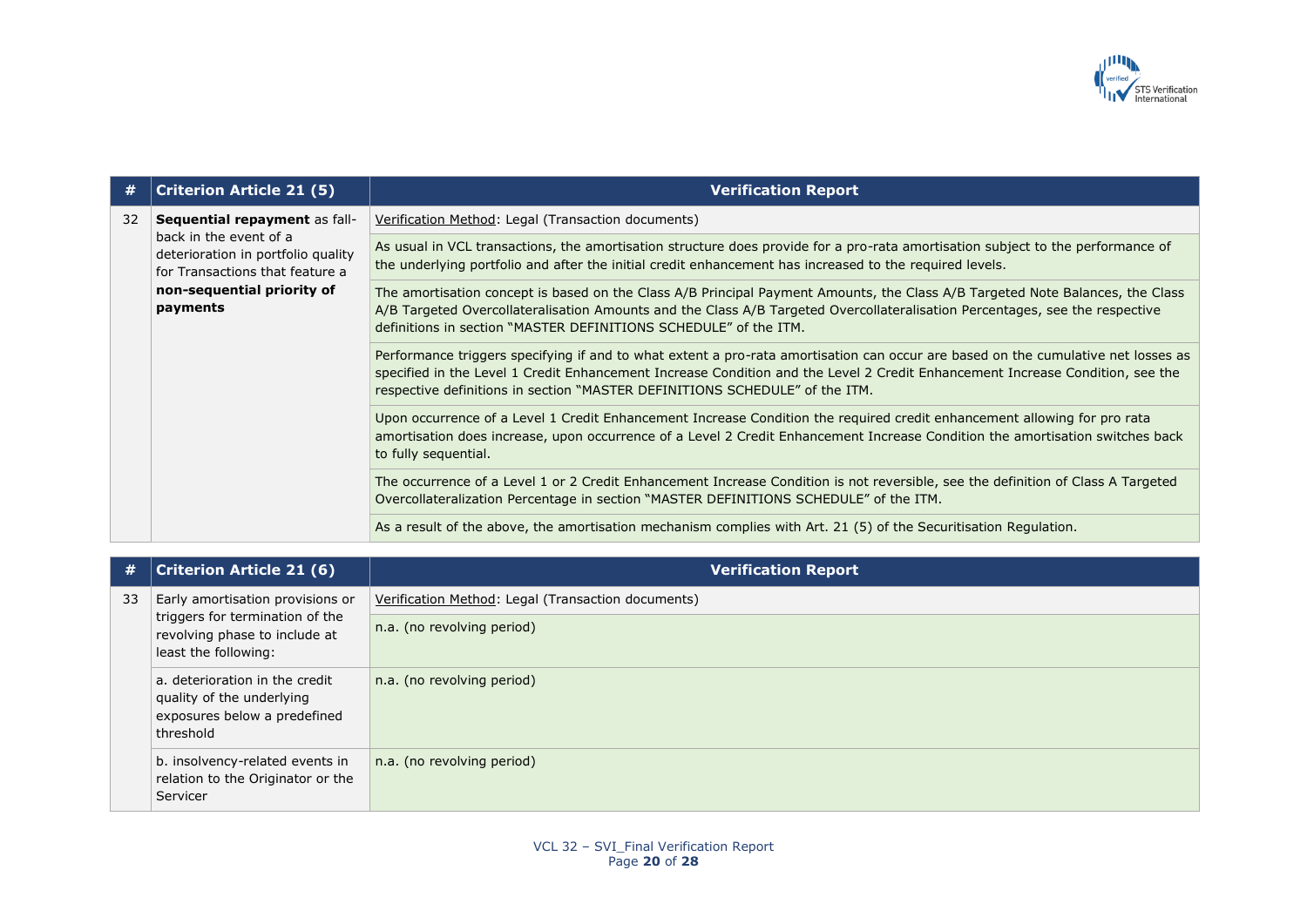

| c. decline in value of the<br>underlying exposures below a<br>predefined threshold                  | n.a. (no revolving period) |
|-----------------------------------------------------------------------------------------------------|----------------------------|
| d. failure to generate sufficient<br>new underlying exposures for<br>replenishments under revolving | n.a. (no revolving period) |
| Transactions                                                                                        |                            |

| #  | <b>Criterion Article 21 (7)</b>                                                                                                             | <b>Verification Report</b>                                                                                                                                                                                                                                                                                                                                                                                                                                                                                                   |
|----|---------------------------------------------------------------------------------------------------------------------------------------------|------------------------------------------------------------------------------------------------------------------------------------------------------------------------------------------------------------------------------------------------------------------------------------------------------------------------------------------------------------------------------------------------------------------------------------------------------------------------------------------------------------------------------|
| 34 | <b>Clear rules</b> in the Transaction                                                                                                       | Verification Method: Legal (Transaction documents)                                                                                                                                                                                                                                                                                                                                                                                                                                                                           |
|    | documentation regarding<br>obligations, tasks and<br>responsibilities of the Servicer,<br>trustees and other ancillary<br>service providers | The Servicing Agreement provides for a clear specification of the contractual obligations, duties and responsibilities of the<br>servicer, especially with regard to the servicing, monitoring, reporting and monthly advances to mitigate for commingling risk, as<br>well as the provisions for a potential replacement in case of a Servicer Replacement Event, see summary of the Servicing<br>Agreement in section "Administration of the Purchased Lease Receivables under the Servicing Agreement" of the Prospectus. |
|    |                                                                                                                                             | Similar provisions for the obligations, duties and responsibilities are provided for the following parties, see the respective<br>descriptions in the Prospectus:                                                                                                                                                                                                                                                                                                                                                            |
|    |                                                                                                                                             | • Issuer (see section "THE ISSUER" of the Prospectus.)<br>• Security Trustee (see section "TRUST AGREEMENT", subsection "DUTIES OF THE SECURITY TRUSTEE PRIOR TO<br>OCCURRENCE OF THE FORECLOSURE EVENT" of the Prospectus)<br>Account Bank, Cash Administrator, Calculation Agent, Paying Agent, Interest Determination Agent and Registrar (see section                                                                                                                                                                    |
|    |                                                                                                                                             | "ACCOUNT BANK, CASH ADMINISTRATOR, CALCULATION AGENT, PAYING AGENT, INTEREST DETERMINATION AGENT AND<br>REGISTRAR" of the Prospectus)                                                                                                                                                                                                                                                                                                                                                                                        |
|    |                                                                                                                                             | Also, detailed provisions exist for the obligations, duties and responsibilities of the Swap counterparty (see sections "SWAP<br>AGREEMENTS AND SWAP COUNTERPARTY" and the definition of "Eligible Swap Counterparty" in section "MASTER DEFINITIONS<br>SCHEDULE" of the ITM)                                                                                                                                                                                                                                                |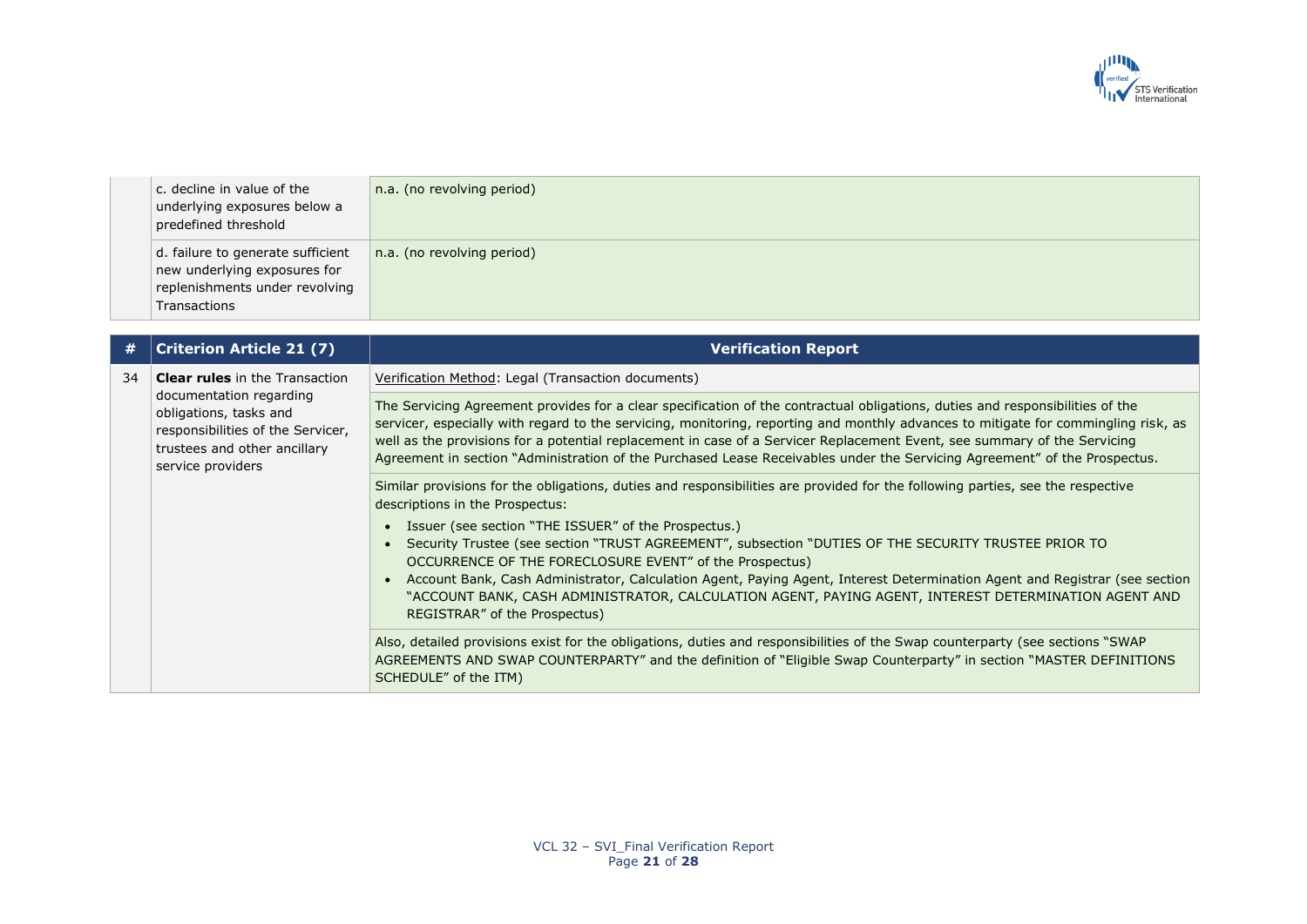

| #  | <b>Criterion Article 21 (8)</b>                                                                               | <b>Verification Report</b>                                                                                                                                                                                                                                                                         |
|----|---------------------------------------------------------------------------------------------------------------|----------------------------------------------------------------------------------------------------------------------------------------------------------------------------------------------------------------------------------------------------------------------------------------------------|
| 35 | <b>Experience of the Servicer</b>                                                                             | Verification Method: Regulatory (suitable proof) / Legal (Transaction documents) / Due Diligence                                                                                                                                                                                                   |
|    | (management and senior staff)<br>in the servicing of exposures of a<br>similar nature to those<br>securitised | Volkswagen Leasing GmbH is a regulated financial services institution according to § 1 German Banking Act, with BaFin as<br>regulatory authority.                                                                                                                                                  |
|    |                                                                                                               | The Prospectus contains information on the experience of VWL as a Seller and Servicer. VWL has been successfully doing<br>securitisations of lease receivables since 1996 and the management has sufficient experience.                                                                            |
|    |                                                                                                               | The experience of the Managements Board and Senior Staff is summarised in section "BUSINESS AND ORGANISATION OF<br>VOLKSWAGEN LEASING GMBH", subsection "Origination, Servicing and Securitisation Expertise" of the Prospectus, and has been<br>confirmed in the Due Diligence.                   |
|    |                                                                                                               | As a result, VWL as servicer is deemed to have the relevant expertise as an entity being active as servicer of lease receivables for<br>over 50 years and as servicer of lease receivables securitisations for more than 20 years, and no contrary findings were observed<br>in the Due Diligence. |

|    | $\#$ $ $ Criterion Article 21 (8)                   | <b>Verification Report</b>                                                                                                |
|----|-----------------------------------------------------|---------------------------------------------------------------------------------------------------------------------------|
| 36 | Appropriate and well                                | Verification Method: Regulatory (suitable proof) / Due Diligence                                                          |
|    | documented risk management<br>and service policies, | As a result of the regulatory status (see #35 above), VWL has well established procedures with regard to risk management, |
|    | procedures and controls                             | servicing and internal control systems in place, and no contrary findings were observed in the Due Diligence.             |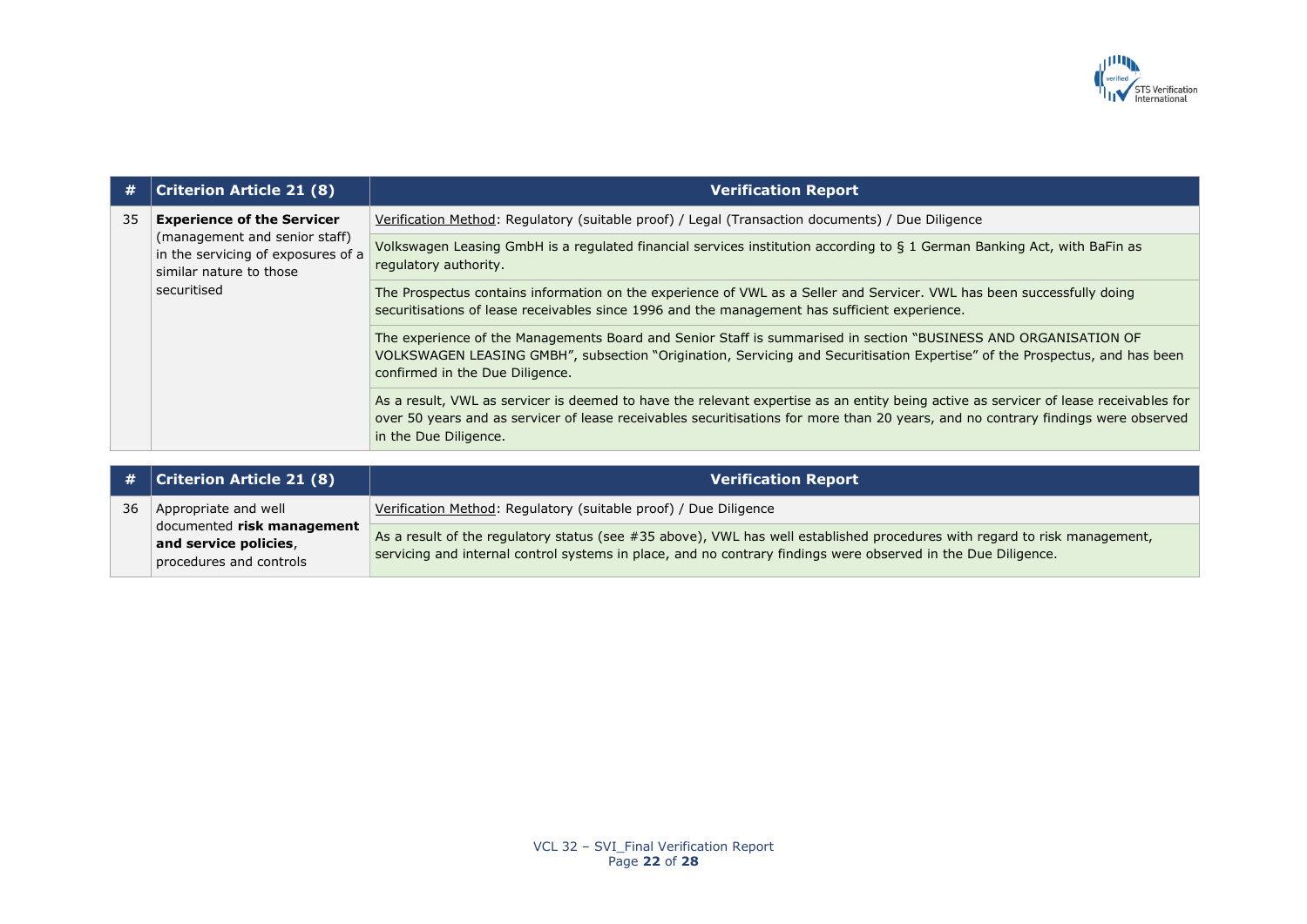

| #  | <b>Criterion Article 21 (9)</b>                                                                                                                                                       | <b>Verification Report</b>                                                                                                                                                                                                                                                                                                                                                                                     |
|----|---------------------------------------------------------------------------------------------------------------------------------------------------------------------------------------|----------------------------------------------------------------------------------------------------------------------------------------------------------------------------------------------------------------------------------------------------------------------------------------------------------------------------------------------------------------------------------------------------------------|
| 37 | Clear and coherent definitions,<br>regulations and possible<br>measures with regard to the<br>servicing of non-performing<br>exposures, specification of the<br>priorities of payment | Verification Method: Legal (Transaction documents) / Due Diligence                                                                                                                                                                                                                                                                                                                                             |
|    |                                                                                                                                                                                       | The description of the business procedures of VWL (see section "BUSINESS PROCEDURES OF VOLKSWAGEN LEASING GMBH" of<br>the Prospectus) and the Servicing Agreement (as summarised in the section "ADMINISTRATION OF THE PURCHASED LEASE<br>RECEIVABLES UNDER THE SERVICING AGREEMENT" of the Prospectus) contain a description of procedures related to servicing of<br>the lease receivables:                  |
|    |                                                                                                                                                                                       | Negotiation of the Lease Contract and Appraisal of the Creditworthiness of the lessee<br><b>Debts Management</b><br><b>Termination of Lease Contracts</b>                                                                                                                                                                                                                                                      |
|    |                                                                                                                                                                                       | Enforcement<br>Write-Off<br><b>Internal Audit</b>                                                                                                                                                                                                                                                                                                                                                              |
|    |                                                                                                                                                                                       | The loss definition used in the transaction is based on the Write-off ("Written-Off Purchased Lease Receivables") and this<br>definition is consistently used in the Prospectus, especially with respect to the Cumulative Net Loss Ratio, which in turn is used in<br>the Level 1 and 2 Credit Enhancement Increase Condition determining the amortisation mechanism in the order of priority of<br>payments. |
|    |                                                                                                                                                                                       | The draft investor report provides inter alia for the monthly reporting of the status of the Level 1 and 2 Credit Enhancement<br>Increase Conditions.                                                                                                                                                                                                                                                          |
|    |                                                                                                                                                                                       | The procedures presented and discussed in the Due Diligence correspond to the description in the Prospectus and no contrary<br>findings could be observed.                                                                                                                                                                                                                                                     |
|    |                                                                                                                                                                                       |                                                                                                                                                                                                                                                                                                                                                                                                                |
|    | <b>Criterion Article 21 (10)</b>                                                                                                                                                      | <b>Verification Report</b>                                                                                                                                                                                                                                                                                                                                                                                     |

| #  | Criterion Article 21 (10)                                                                | <b>Verification Report</b>                                                                                                                                                                                                                                                                                                                                                                                                                                                                  |
|----|------------------------------------------------------------------------------------------|---------------------------------------------------------------------------------------------------------------------------------------------------------------------------------------------------------------------------------------------------------------------------------------------------------------------------------------------------------------------------------------------------------------------------------------------------------------------------------------------|
| 38 | Clear rules in the event of<br>conflicts between the different<br>classes of noteholders | Verification Method: Regulatory / Legal (Transaction documents)                                                                                                                                                                                                                                                                                                                                                                                                                             |
|    |                                                                                          | The notes will be issued on the basis of the German Debenture Act (Schuldverschreibungsgesetz - SchVG), see section "TERMS<br>AND CONDITIONS OF THE CLASS A NOTES" and "TERMS AND CONDITIONS OF THE CLASS B NOTES" of the Prospectus, clause<br>12.5 of each class of notes, enabling noteholders to take resolutions within one class of notes.                                                                                                                                            |
|    |                                                                                          | In addition, clause 3.1 of the Trust Agreement provides for clear instructions for the trustee as regards the treatment of the<br>interests of different classes of notes and their ranking in line with the applicable Priority of Payments (see subsection "PART E<br>Accounts; Order of Priority" of the Trust Agreement, clause 22.2 (a) (prior to the occurrence of an Enforcement Event) and clause<br>22.2 (c) (following the occurrence of an Enforcement Event of the Prospectus). |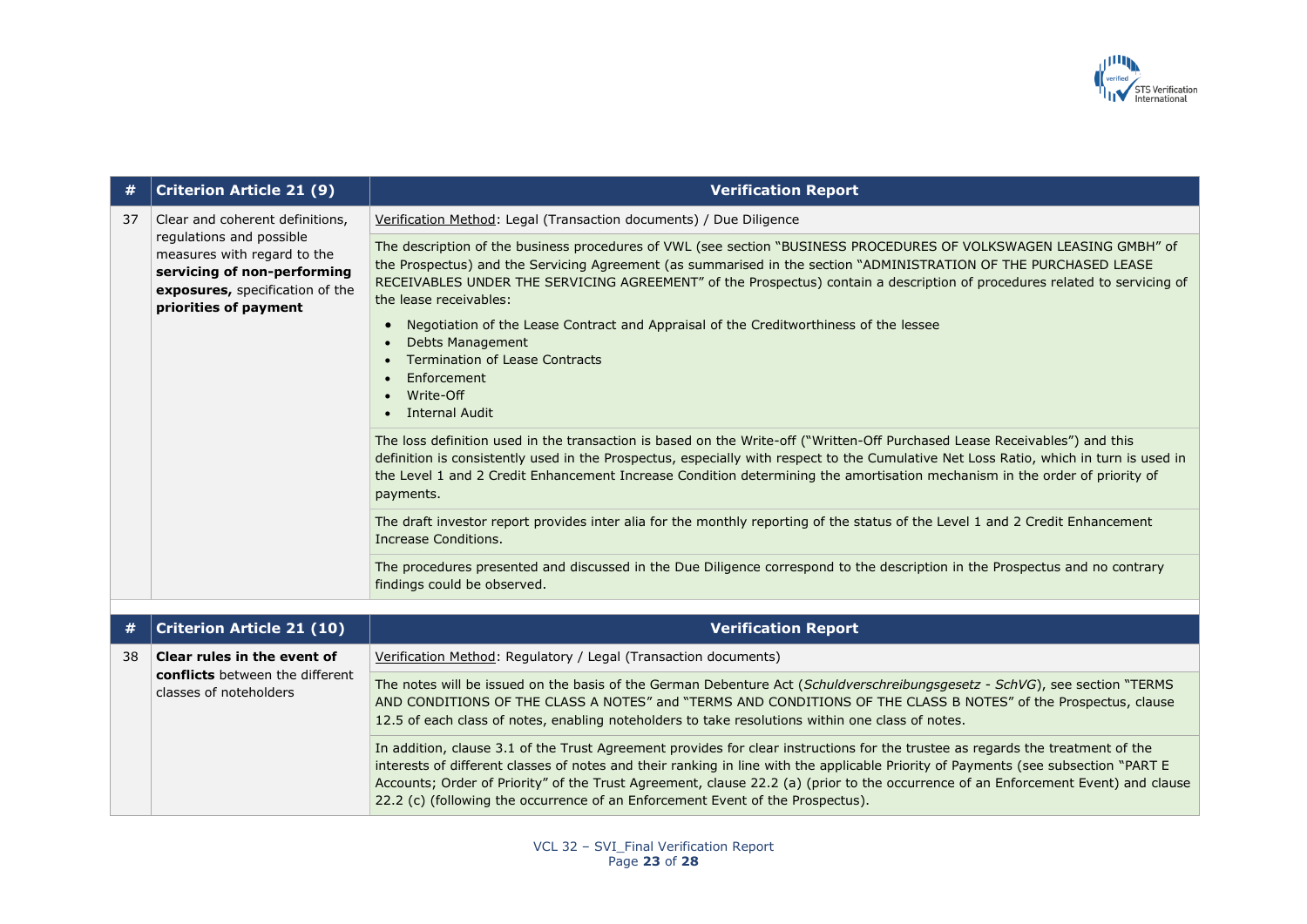

| #  | <b>Criterion Article 22 (1)</b>    | <b>Verification Report</b>                                                                                                                                                                                                                                                                                                                                                                                                                                                                                                                                               |
|----|------------------------------------|--------------------------------------------------------------------------------------------------------------------------------------------------------------------------------------------------------------------------------------------------------------------------------------------------------------------------------------------------------------------------------------------------------------------------------------------------------------------------------------------------------------------------------------------------------------------------|
| 39 | Provision of <b>historical</b>     | Verification Method: Legal (Transaction documents) / Due Diligence                                                                                                                                                                                                                                                                                                                                                                                                                                                                                                       |
|    | performance data before<br>pricing | The historical performance data provided by the Originator include the following areas:                                                                                                                                                                                                                                                                                                                                                                                                                                                                                  |
|    |                                    | Losses (i.e. net losses after recoveries) in static format (covering the period from January 2010 until December 2020)<br>a)                                                                                                                                                                                                                                                                                                                                                                                                                                             |
|    |                                    | It should be noted that these net losses, referred to and defined as "Write-Offs" in the Prospectus as loss definition in the<br>transaction, have been provided by the Originator in a detailed and consistent manner for the overall portfolio of<br>substantially similar leased receivables covering a meaningful period of the credit cycle. The approach using write-off data is<br>consistent with the business procedures of the Originator and the well documented processes for servicing of non-performing<br>lease receivables until the point of write-off. |
|    |                                    | (https://www.vwfs.com/investor-relations/volkswagen-leasing-gmbh/refinancing.html#)                                                                                                                                                                                                                                                                                                                                                                                                                                                                                      |
|    |                                    | Losses (i.e. net losses after recoveries) in dynamic format (covering the period from March 2006 until December 2020 on a<br>b)<br>quarterly basis)                                                                                                                                                                                                                                                                                                                                                                                                                      |
|    |                                    | <b>Delinguencies</b> (covering the period from January 2010 until December 2020)<br>$\mathsf{C}$                                                                                                                                                                                                                                                                                                                                                                                                                                                                         |
|    |                                    | In addition, data on historic prepayments in relation to the predecessor transactions VCL 25 to VCL 31 was provided.                                                                                                                                                                                                                                                                                                                                                                                                                                                     |
|    |                                    | The data history, which is provided prior to pricing, covers a substantially longer period than the minimum of at least 5 years<br>required under Article 22 (1) of the Securitisation Requlation, see section "Description of the Portfolio", subsection "Historical<br>Performance Data" of the Prospectus.                                                                                                                                                                                                                                                            |
|    |                                    | Given that the most relevant factors determining the expected performance of the underlying exposures in the securitised<br>portfolio, namely the factors described in #23, are the same to the overall portfolio for which the above-mentioned historical<br>performance data have been procured, comparability between the securitised portfolio and the Originator's overall portfolio<br>("substantially similar exposures") is ensured.                                                                                                                             |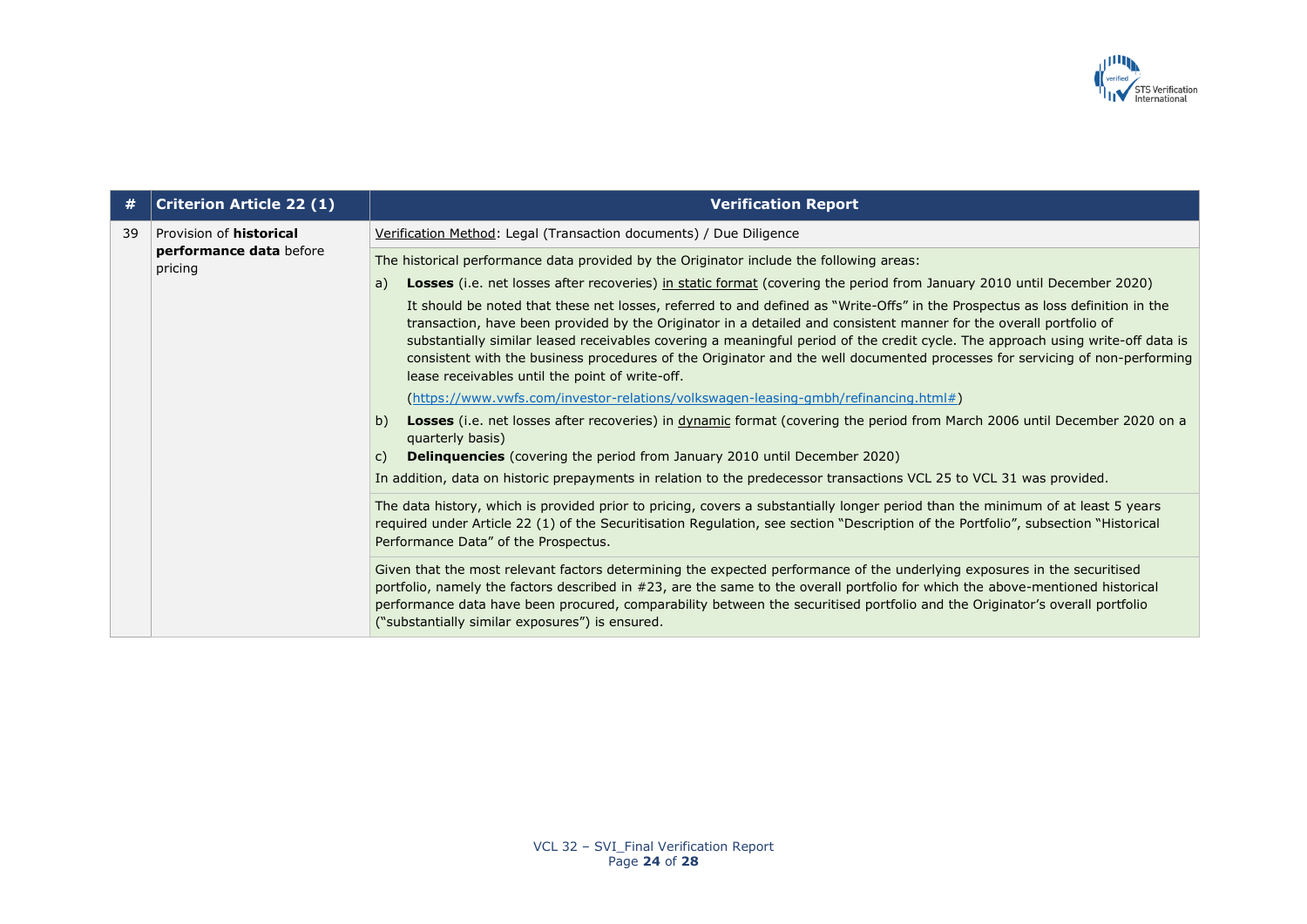

| #  | <b>Criterion Article 22 (2)</b>                                                                                                                                  | <b>Verification Report</b>                                                                                                                                                                                                                                                                                                                                                                                                                                                                                                                                                                                                                                                                                          |
|----|------------------------------------------------------------------------------------------------------------------------------------------------------------------|---------------------------------------------------------------------------------------------------------------------------------------------------------------------------------------------------------------------------------------------------------------------------------------------------------------------------------------------------------------------------------------------------------------------------------------------------------------------------------------------------------------------------------------------------------------------------------------------------------------------------------------------------------------------------------------------------------------------|
| 40 | Performance of an <b>asset audit</b><br>on the basis of a sample and<br>defined audit steps (Agreed<br>upon Procedures, AuP) by an<br>external independent party | Verification Method: Legal (AuP Report)                                                                                                                                                                                                                                                                                                                                                                                                                                                                                                                                                                                                                                                                             |
|    |                                                                                                                                                                  | The Originator has mandated a qualified and experienced audit firm to perform the asset audit followed by the audit firm. The<br>asset audit and the AuP include both of the following:                                                                                                                                                                                                                                                                                                                                                                                                                                                                                                                             |
|    |                                                                                                                                                                  | a verification of the compliance of the underlying exposures in the portfolio with the key eligibility criteria (the "Pool<br>a)<br>Data and Eligibility Criteria Verification"); and                                                                                                                                                                                                                                                                                                                                                                                                                                                                                                                               |
|    |                                                                                                                                                                  | verification that the data disclosed to investors in the Prospectus in respect of the underlying exposures is accurate (the<br>b)<br>"Prospectus Data Verification").                                                                                                                                                                                                                                                                                                                                                                                                                                                                                                                                               |
|    |                                                                                                                                                                  | The sample drawn for the Pool Data and Eligibility Criteria Verification is representative of the securitised portfolio, based on the<br>preliminary pool cut dated 31 December 2020. This is ensured by a sufficiently large sample and random selection, applying a<br>95% confidence level. The final report prepared by the audit firm with regards to the Pool Data and Eligibility Criteria Verification<br>has been made available to SVI on 10 February 2021. The final report confirms that the Pool Data and Eligibility Criteria<br>Verification has occurred and that no significant adverse findings have been found.                                                                                  |
|    |                                                                                                                                                                  | Please note that, for the purpose of compliance with the requirements of Art. 22 (2) of the Securitisation Regulation, the AuP can<br>be based on either the preliminary or the final pool cut.                                                                                                                                                                                                                                                                                                                                                                                                                                                                                                                     |
|    |                                                                                                                                                                  | The Prospectus Data Verification has been performed by the audit firm based on the final pool cut as of 28 February 2021. This<br>verification has been based on all underlying exposures (lease level data) and the scope has comprised (i) verification that the<br>eligibility criteria that are included in the transaction documentation (see warranties and guarantees, p. 73f of the Prospectus) are<br>fulfilled in the technical selection process for the final pool cut, (ii) information in the stratification tables (see p. 78f of the<br>Prospectus) correspond to the final pool cut and (iii) the calculation on weighted average lives of the notes (see p. 108 of the<br>Prospectus) is correct. |
|    |                                                                                                                                                                  | The final report prepared by the audit firm with regards to the Prospectus Data Verification has been made available to SVI on<br>22 March 2021. The final report confirms that the Prospectus Data Verification has occurred and that no adverse findings have<br>been found.                                                                                                                                                                                                                                                                                                                                                                                                                                      |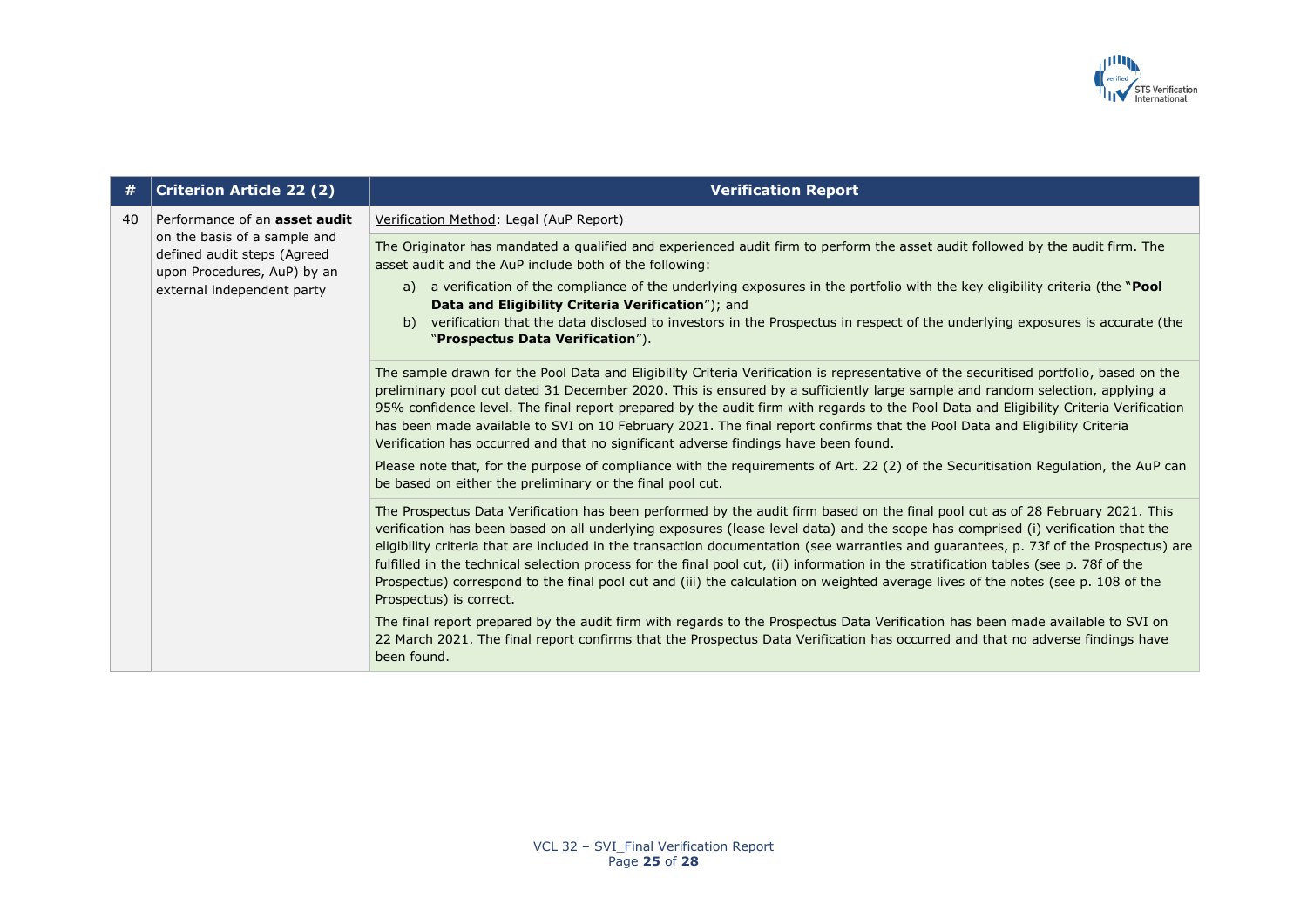

| #  | <b>Criterion Article 22 (3)</b>                                                                                                                                                                                                                                                      | <b>Verification Report</b>                                                                                                                                                                                                                                                                                                                                                                                                                                                                                                                                                                                                                                                                                                                            |
|----|--------------------------------------------------------------------------------------------------------------------------------------------------------------------------------------------------------------------------------------------------------------------------------------|-------------------------------------------------------------------------------------------------------------------------------------------------------------------------------------------------------------------------------------------------------------------------------------------------------------------------------------------------------------------------------------------------------------------------------------------------------------------------------------------------------------------------------------------------------------------------------------------------------------------------------------------------------------------------------------------------------------------------------------------------------|
| 41 | Provision of a precise liability<br>cash flow model to the<br>investors prior to pricing by the<br>Originator;<br>"precise" refers to the possibility<br>for the investor to calculate the<br>amortisation rate and, based on<br>this, the pricing of the<br>securitisation position | Verification Method: Legal (Transaction documents) / Due Diligence (Cash flow model)                                                                                                                                                                                                                                                                                                                                                                                                                                                                                                                                                                                                                                                                  |
|    |                                                                                                                                                                                                                                                                                      | The CF-Model has been prepared by Moody's Analytics on behalf of the Originator, and it is provided as web-based tool and can<br>be accessed via https://www.sfportal.com/deal/cashflows/YBI.VCL32. SVI has been granted access to the website and the cash<br>flow model for the VCL 32 Transaction prior to announcement in order to perform the steps necessary to verify the compliance<br>under Article 22 (3) of the Securitisation Regulation. It should be noted that the statements below do reflect the result of SVI's<br>review of the functionality of the cash flow model and can be considered as a check of plausibility, however no assurance can be<br>given that the CF-Model does calculate correctly in each and every scenario. |
|    |                                                                                                                                                                                                                                                                                      | The CF-Model accurately reflects the contractual relationships and cash flows from and to the securitised portfolio, cash accounts,<br>swap counterparties, Class A and Class B Noteholders, the Subordinated Lender, the Originator, a potential back-up servicer as<br>well as other parties involved (summarised as senior expenses).                                                                                                                                                                                                                                                                                                                                                                                                              |
|    |                                                                                                                                                                                                                                                                                      | A wide range of different scenarios can be modelled, including but not limited to prepayments, delinquencies, defaults (gross<br>losses), recoveries, swap payments, coupon on the notes and senior expenses. Both size as well as timing of payments or<br>defaults can be varied. Also, digital scenarios such as default of swap counterparties (yes/no) or exercise of call options (yes/no)<br>can be considered. As a result, both base case scenarios for pricing as well as stress scenarios for credit analysis purposes can be<br>modelled.                                                                                                                                                                                                 |
|    |                                                                                                                                                                                                                                                                                      | The CF-Model is available since on or around 02 February 2021 and hence has been provided before pricing. It has been updated<br>before closing to incorporate the final pool cut and will, during the life of the Transaction, be updated on a monthly basis.                                                                                                                                                                                                                                                                                                                                                                                                                                                                                        |
|    |                                                                                                                                                                                                                                                                                      | The Originator undertakes to provide potential investors with the CF-Model.                                                                                                                                                                                                                                                                                                                                                                                                                                                                                                                                                                                                                                                                           |
|    |                                                                                                                                                                                                                                                                                      |                                                                                                                                                                                                                                                                                                                                                                                                                                                                                                                                                                                                                                                                                                                                                       |

| <b>Criterion Article 22 (4)</b><br>#                                                                                                                                                              | <b>Verification Report</b>                                                                                                                                                                                                                                                             |
|---------------------------------------------------------------------------------------------------------------------------------------------------------------------------------------------------|----------------------------------------------------------------------------------------------------------------------------------------------------------------------------------------------------------------------------------------------------------------------------------------|
| For residential mortgage loan,<br>42                                                                                                                                                              | Verification Method: Legal (Transaction documents) / Due Diligence                                                                                                                                                                                                                     |
| auto loan or leasing portfolios:<br>publication of information on the<br>environmental performance of<br>the assets financed by such<br>underlying exposures (energy<br>performance certificates) | The Originator has confirmed that information on the environmental performance of the assets financed by such underlying<br>exposures (in this case: auto leases) is not captured in its internal database or IT systems and hence not available for reporting in<br>this Transaction. |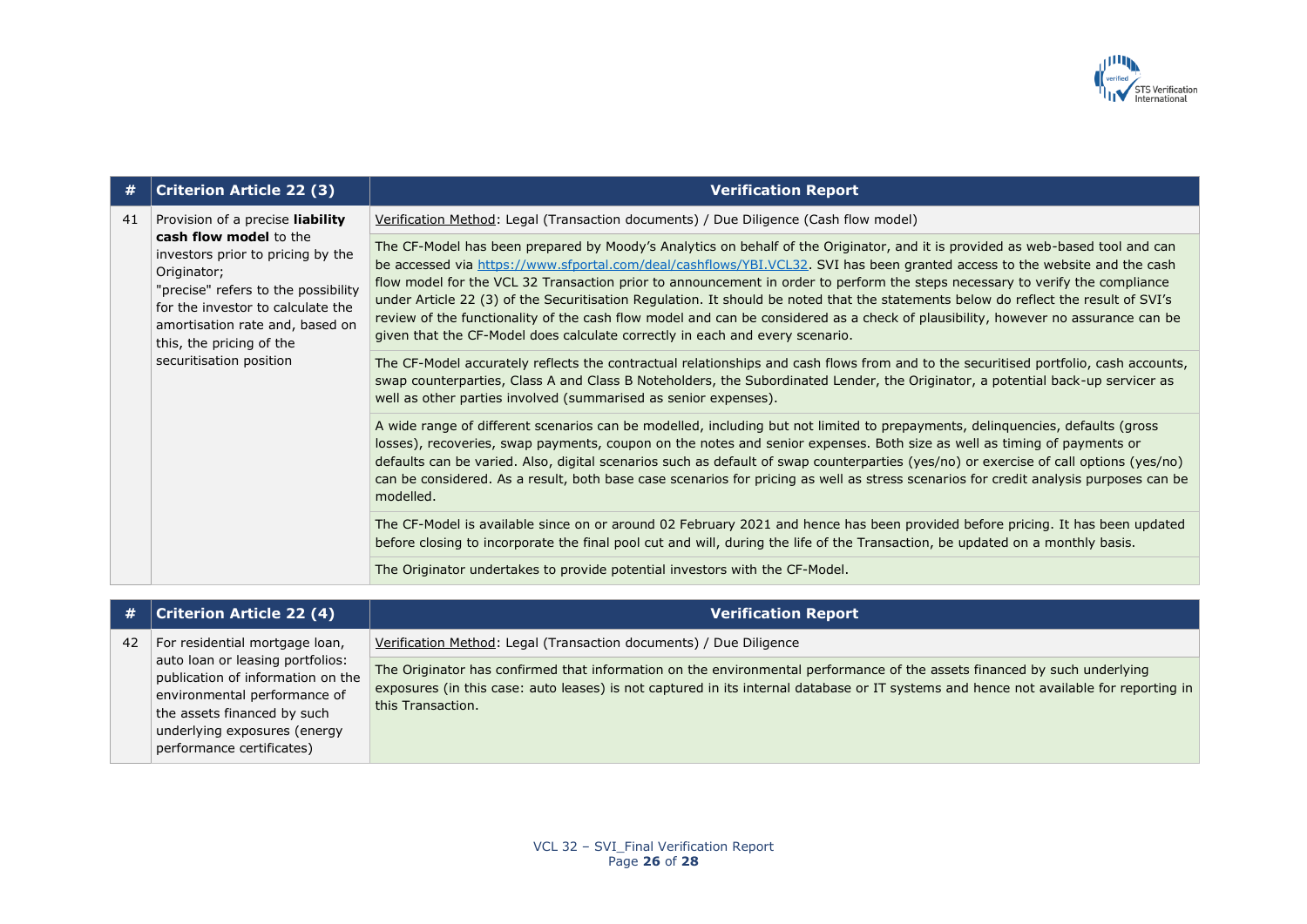

| #  | <b>Criterion Article 22 (5)</b>                                                                                                                                              | <b>Verification Report</b>                                                                                                                                                                                                                                                                                                              |
|----|------------------------------------------------------------------------------------------------------------------------------------------------------------------------------|-----------------------------------------------------------------------------------------------------------------------------------------------------------------------------------------------------------------------------------------------------------------------------------------------------------------------------------------|
| 43 | Compliance with the provisions<br>of Art. 7 of the Securitisation<br>Regulation (regarding<br><b>Transparency</b> ) is the<br>responsibility of the Originator or<br>Sponsor | Verification Method: Legal (Transaction documents) / Due Diligence                                                                                                                                                                                                                                                                      |
|    |                                                                                                                                                                              | The Seller as the Originator warrants that it will fulfil the provisions of Art. 7 of the Securitisation Regulation as follows (see in this<br>regard subsection "IV. RISKS RELATED TO REGULATORY CHANGES" in the section "RISK FACTORS" and section "ARTICLE 7 AND<br>ARTICLE 22 OF THE SECURITISATION REGULATION" of the Prospectus): |
|    |                                                                                                                                                                              | • Art. 7 (1) (a): Loan level data will be made available for the first time on the payment date one month after closing (25 March<br>2021) and then on a monthly basis.                                                                                                                                                                 |
|    |                                                                                                                                                                              | • Art. 7 (1) (b): The Preliminary Prospectus was made available prior to pricing.                                                                                                                                                                                                                                                       |
|    |                                                                                                                                                                              | • Art. $7(1)(c)$ : Not applicable.                                                                                                                                                                                                                                                                                                      |
|    |                                                                                                                                                                              | • Art. 7 (1) (d): In accordance with the RTS for notification, the notification has been provided to investors in draft form prior to<br>pricing and will be provided in final form on or around the Closing Date.                                                                                                                      |
|    |                                                                                                                                                                              | • Art. 7 (1) (e): The investor report will be made available for the first time on the payment date one month after closing<br>(25 March 2021) and then on a monthly basis.                                                                                                                                                             |
|    |                                                                                                                                                                              | • Art. 7 (1) (f): Ad hoc announcements will be published as soon as they need to be published under the MAR.                                                                                                                                                                                                                            |
|    |                                                                                                                                                                              | • Art. 7 (1) (g): If a "Significant Event" occurs, investors will be informed immediately.                                                                                                                                                                                                                                              |